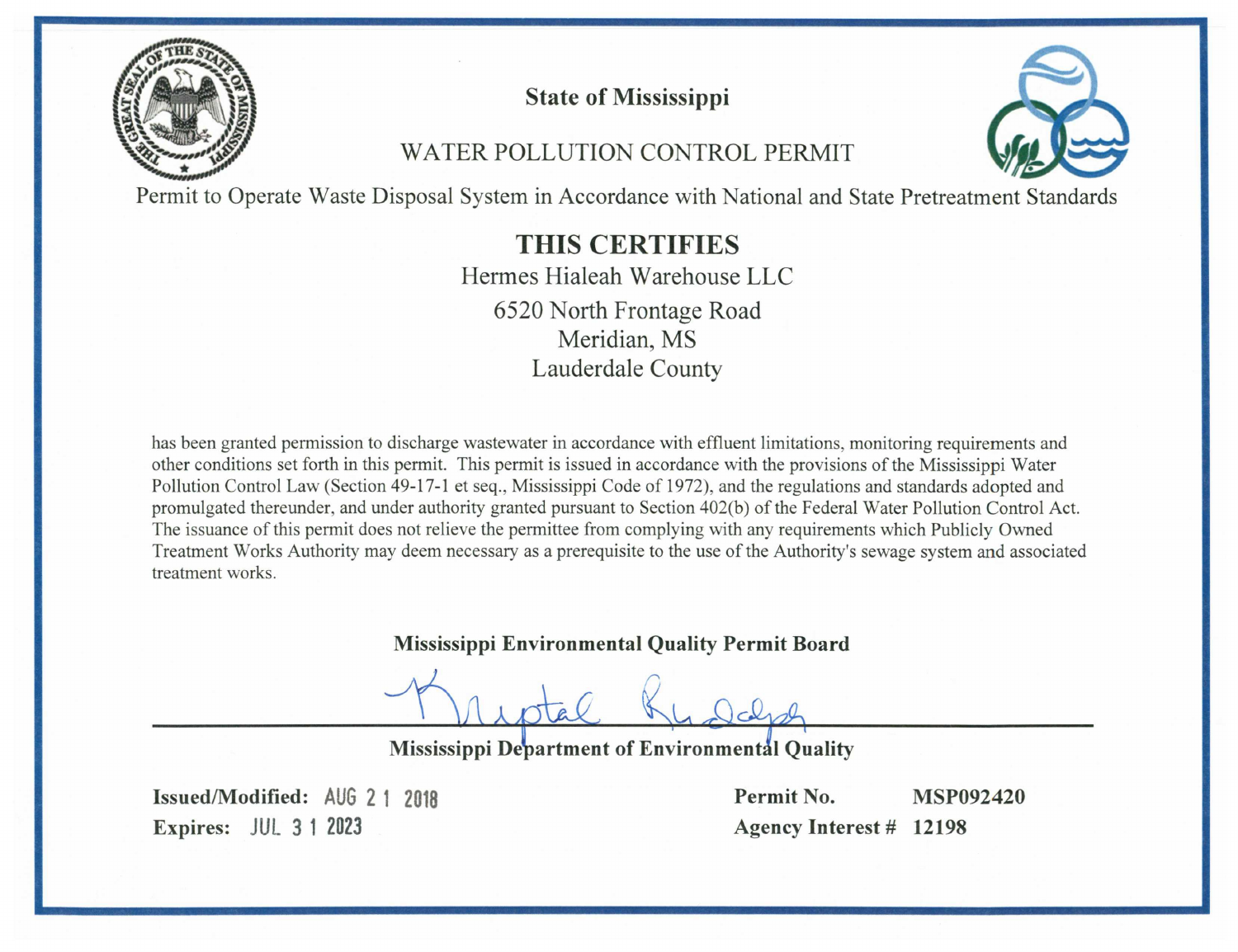### **Table of Contents**

### Other Relevant Documents:

Form 2-P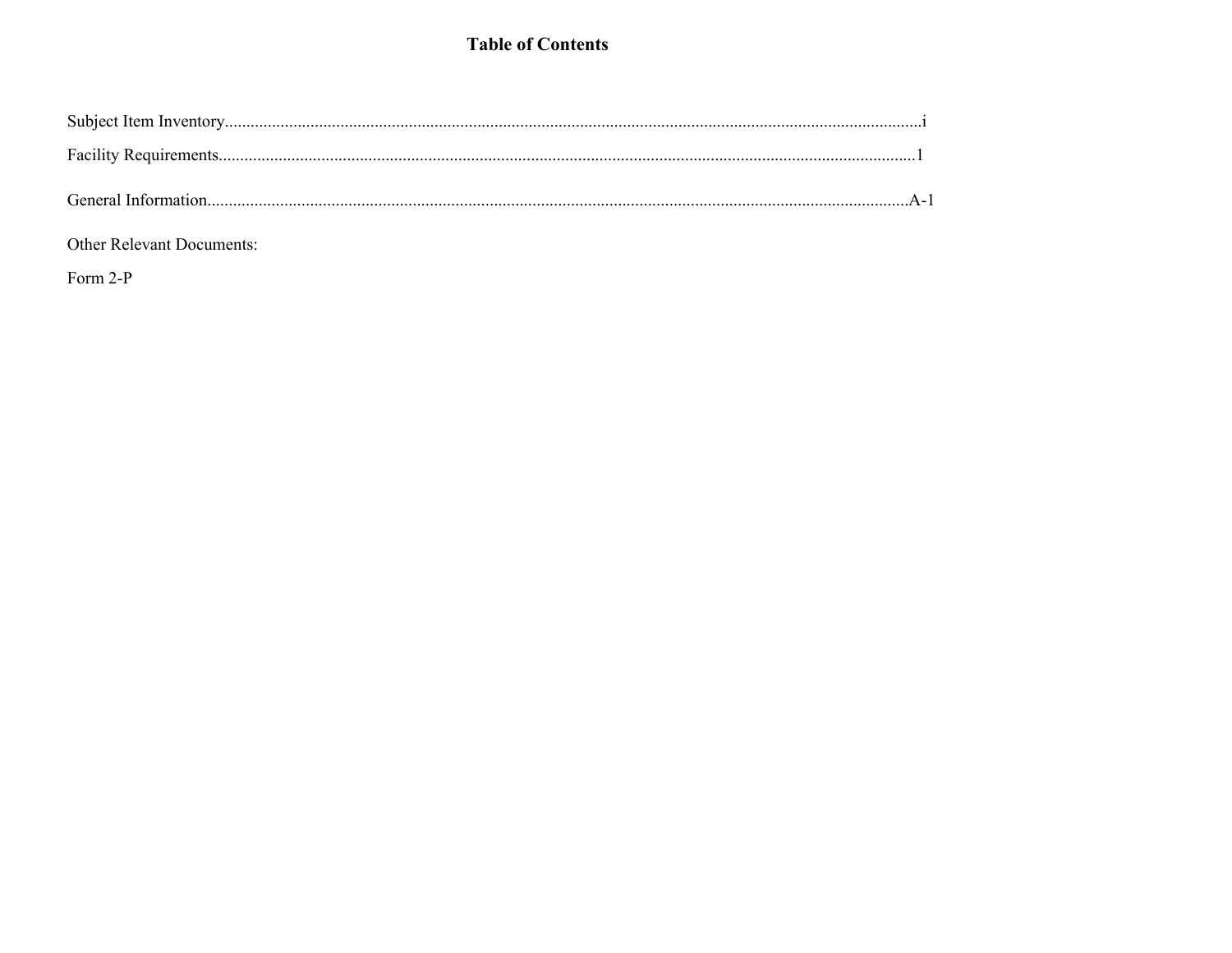Activity ID No.: PER20170001 Permit Number: MSP092420 Subject Item Inventory Hermes Hialeah Warehouse LLC

### **Subject Item Inventory:**

| $_{\rm ID}$ | <b>Designation</b> | <b>Description</b>                       |
|-------------|--------------------|------------------------------------------|
| AI12198     |                    | Groundwater Remediation System Discharge |
| RPNT1       | MSP092420-001      | Outfall 001                              |

### **Receiving Stream Relationships:**

| <b>Subject Item</b>        | Kelationship                                | Receiving<br><b>Stream</b>                       |
|----------------------------|---------------------------------------------|--------------------------------------------------|
| <b>RPNT</b><br>Outfall 001 | $\overline{\phantom{a}}$<br>Discharges Into | MS0020117<br>Max<br>⊿ndian POTW M<br><b>IVIC</b> |

| <b>KEY</b>                                   |                                   |
|----------------------------------------------|-----------------------------------|
| $ ACT = Activity$                            | $AI = Agency Interest$            |
| $AREA = Area$                                | $CONT = Control$ Device           |
| CAFO = Concentrated Animal Feeding Operation | $IA = Insignificant Activity$     |
| $EQPT = Equipment$                           | $MAFO = Animal Feeding Operation$ |
| $IMPD = Impoundment$                         | $PCS = PCs$                       |
| $RPNT = Release Point$                       | $TRMT = Treatment$                |
| $WDPT = Without$ Withdrawal Point            |                                   |
|                                              |                                   |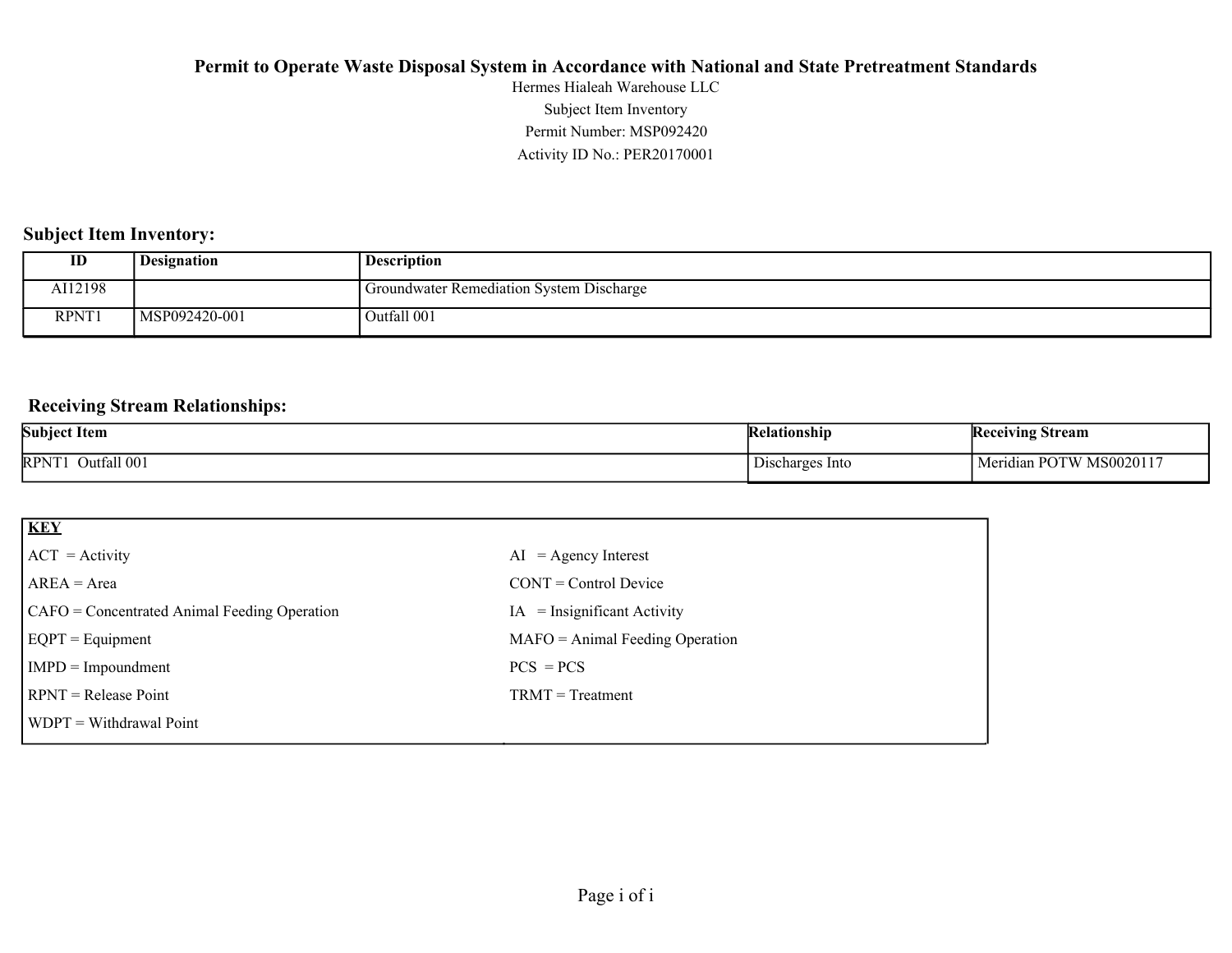### **EFFLUENT LIMITATIONS AND MONITORING REQUIREMENTS**

#### **Subject Item: Outfall 001**

#### **RPNT00000000001: MSP092420-001**

Such discharges shall be limited and monitored by the permittee as specified below:

|                                                                                    | <b>Discharge Limitations</b>    |                                                |                                      |                                      |                                    |                                      | <b>Monitoring Requirements</b>     |                    |                    |                        |
|------------------------------------------------------------------------------------|---------------------------------|------------------------------------------------|--------------------------------------|--------------------------------------|------------------------------------|--------------------------------------|------------------------------------|--------------------|--------------------|------------------------|
| <b>Parameter</b>                                                                   | Quantity/<br>Loading<br>Average | Quantity /<br><b>Loading</b><br><b>Maximum</b> | Quantity/<br>Loading<br><b>Units</b> | Quality /<br>Conc.<br><b>Minimum</b> | <b>Quality</b><br>Conc.<br>Average | Quality /<br>Conc.<br><b>Maximum</b> | Quality /<br>Conc.<br><b>Units</b> | <b>Frequency</b>   | <b>Sample Type</b> | Which<br><b>Months</b> |
| Benzene<br>Effluent                                                                | ******                          | ******                                         | ******                               | ******                               | 0.5<br>Monthly<br>Average          | 0.75<br>Daily Maximum                | mg/L                               | Twice per<br>Month | Grab Sampling      | Jan-Dec                |
| Benzene, Ethylbenzene,<br>Toluene, Xylene<br><b>Combination (BTEX)</b><br>Effluent | ******                          | ******                                         | ******                               | ******                               | 5.0<br>Monthly<br>Average          | 7.5<br>Daily Maximum                 | mg/L                               | Twice per<br>Month | Grab Sampling      | Jan-Dec                |
| Flow<br>Effluent                                                                   | Report<br>Monthly<br>Average    | 0.072<br>Daily Maximum per Day                 | <b>Million Gallons</b>               | ******                               | ******                             | ******                               | ******                             | Daily              | Totalizer          | Jan-Dec                |
| Naphthalene<br>Effluent                                                            | ******                          | ******                                         | ******                               | ******                               | ******                             | 0.75<br>Daily Maximum                | mg/L                               | Twice per<br>Month | Grab Sampling      | Jan-Dec                |
| Oil and grease<br>Effluent                                                         | ******                          | ******                                         | ******                               | ******                               | 10<br>Monthly<br>Average           | 15<br>Daily Maximum                  | mg/L                               | Twice per<br>Month | Grab Sampling      | Jan-Dec                |
| pH<br>Effluent                                                                     | ******                          | ******                                         | ******                               | 6<br>Minimum                         | ******                             | 9<br>Maximum                         | <b>SU</b>                          | Twice per<br>Month | Grab Sampling      | Jan-Dec                |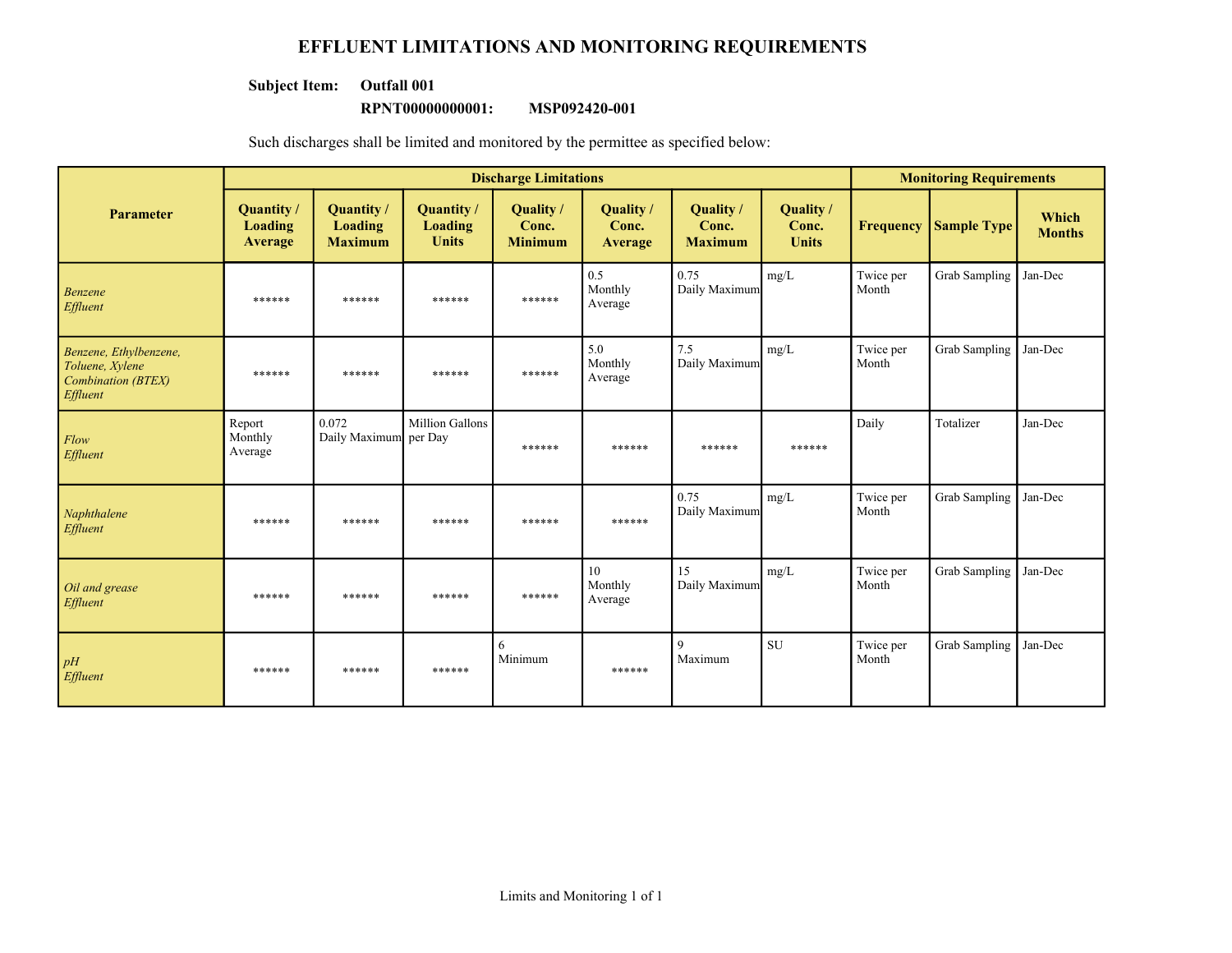Hermes Hialeah Warehouse LLC Facility Requirements Permit Number: MSP092420 Activity ID No.:PER20170001

#### **AI0000012198 Groundwater Remediation System Discharge:**

# **Limitation Requirements:**

| Condition |           |                                                                                                                                                                                                                                                                                                                                                                                                                                                                                                                                                                                                                                                                                                                                                                                                                                                                                                                                                                                                                                                                                                                                                                                                                                                                                                                                                                                                                                                                                                                                                                                                                                                                                                                                                                                                                       |
|-----------|-----------|-----------------------------------------------------------------------------------------------------------------------------------------------------------------------------------------------------------------------------------------------------------------------------------------------------------------------------------------------------------------------------------------------------------------------------------------------------------------------------------------------------------------------------------------------------------------------------------------------------------------------------------------------------------------------------------------------------------------------------------------------------------------------------------------------------------------------------------------------------------------------------------------------------------------------------------------------------------------------------------------------------------------------------------------------------------------------------------------------------------------------------------------------------------------------------------------------------------------------------------------------------------------------------------------------------------------------------------------------------------------------------------------------------------------------------------------------------------------------------------------------------------------------------------------------------------------------------------------------------------------------------------------------------------------------------------------------------------------------------------------------------------------------------------------------------------------------|
| No.       | Parameter | Condition                                                                                                                                                                                                                                                                                                                                                                                                                                                                                                                                                                                                                                                                                                                                                                                                                                                                                                                                                                                                                                                                                                                                                                                                                                                                                                                                                                                                                                                                                                                                                                                                                                                                                                                                                                                                             |
| $L-1$     |           | Samples taken in compliance with the monitoring requirements specified in this permit shall be taken at the nearest accessible<br>point after final treatment but prior to actual discharge into the POTW collection system or mixing with non-regulated waste<br>streams. [11 Miss. Admin. Code Pt. 6, R.1.1.4.A(28).]                                                                                                                                                                                                                                                                                                                                                                                                                                                                                                                                                                                                                                                                                                                                                                                                                                                                                                                                                                                                                                                                                                                                                                                                                                                                                                                                                                                                                                                                                               |
| $L-2$     |           | <b>General Pretreatment Prohibitions</b>                                                                                                                                                                                                                                                                                                                                                                                                                                                                                                                                                                                                                                                                                                                                                                                                                                                                                                                                                                                                                                                                                                                                                                                                                                                                                                                                                                                                                                                                                                                                                                                                                                                                                                                                                                              |
|           |           | In addition to those pollutants limited in the "Effluent Limitations and Monitoring Requirements" section of this permit, the<br>following pollutants shall not be discharged into the POTW:<br>(1) Pollutants which create a fire or explosion hazard in the POTW, including but not limited to, wastestreams with a closed<br>cup flashpoint of less than 140 degrees Fahrenheit or 60 degrees Centigrade using the test methods specified in 40 CFR<br>261.21;<br>(2) Pollutants which will cause corrosive structural damage to the POTW, but in no case discharges with pH lower than 5.0,<br>unless the treatment works is specifically designed to accommodate such discharges;<br>(3) Solid or viscous pollutants in amounts which will cause obstruction to the flow in the POTW resulting in interference;<br>(4) Any pollutant, including oxygen demanding pollutants (BOD, etc.) released in a discharge at a flow rate and/or pollutant<br>concentration which will cause interference with the POTW;<br>(5) Heat in amounts which will inhibit biological activity in the POTW resulting in interference, but in no case heat in such<br>quantities that the temperature at the POTW treatment plant exceeds 40 degrees Centigrade (104 degrees Fahrenheit) unless<br>the approval Authority, upon request of the POTW, approves alternate temperature limits;<br>(6) Petroleum oil, nonbiodegradable cutting oil, or products of mineral oil origin in amounts that will cause interference or<br>pass through;<br>(7) Pollutants which result in the presence of toxic gases, vapors, or fumes within the POTW in a quantity that may cause<br>acute worker health and safety problems;<br>(8) Any trucked or hauled pollutants, except at discharge points designated by the POTW. [40 CFR 403.5(b)] |
|           |           |                                                                                                                                                                                                                                                                                                                                                                                                                                                                                                                                                                                                                                                                                                                                                                                                                                                                                                                                                                                                                                                                                                                                                                                                                                                                                                                                                                                                                                                                                                                                                                                                                                                                                                                                                                                                                       |

Page 1 of 20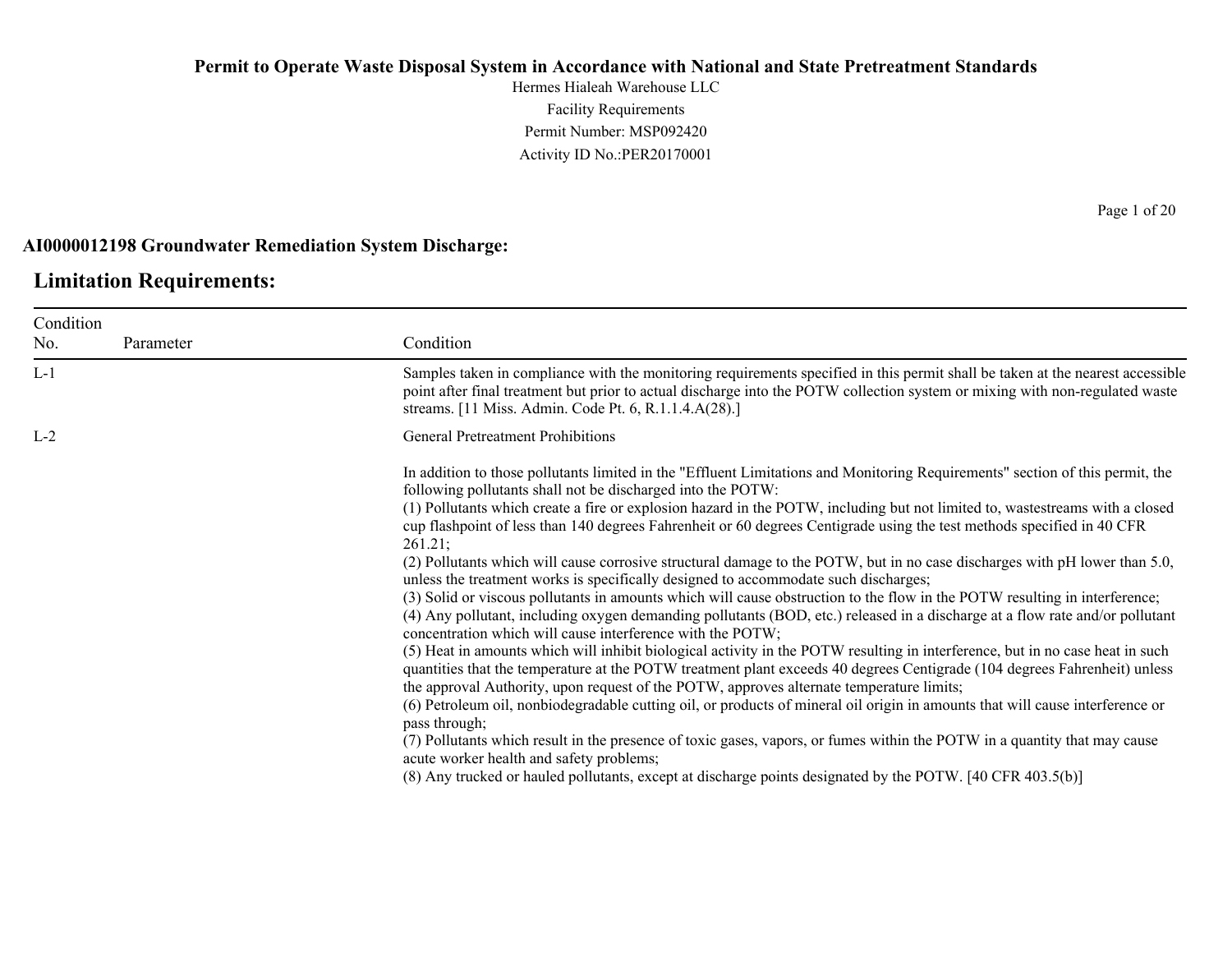Hermes Hialeah Warehouse LLC Facility Requirements Permit Number: MSP092420 Activity ID No.:PER20170001

#### **AI0000012198 Groundwater Remediation System Discharge:**

### **Record-Keeping Requirements:**

| Condition<br>No. | Condition                                                                                                                                                                                                                                                                                                            |
|------------------|----------------------------------------------------------------------------------------------------------------------------------------------------------------------------------------------------------------------------------------------------------------------------------------------------------------------|
| $R-1$            | Recording of Results                                                                                                                                                                                                                                                                                                 |
|                  | For each measurement or sample taken pursuant to the requirements of this permit, the permittee shall maintain records of all information obtained from such<br>monitoring including:                                                                                                                                |
|                  | (1) The exact place, date, and time of sampling;<br>(2) The dates the analyses were performed;<br>$(3)$ The person $(s)$ who performed the analyses;<br>(4) The analytical techniques, procedures or methods used; and<br>(5) The results of all required analyses. [11 Miss. Admin. Code Pt. 6, R. 1.1.4.A(29)(a).] |
|                  | <b>Submittal/Action Requirements:</b>                                                                                                                                                                                                                                                                                |

| Condition<br>No. | Condition :                                                                                                                                                                                                                                                                                                                                                                                                                                                                                                                                                                                              |
|------------------|----------------------------------------------------------------------------------------------------------------------------------------------------------------------------------------------------------------------------------------------------------------------------------------------------------------------------------------------------------------------------------------------------------------------------------------------------------------------------------------------------------------------------------------------------------------------------------------------------------|
| $S-1$            | Oral Notification Requirements                                                                                                                                                                                                                                                                                                                                                                                                                                                                                                                                                                           |
|                  | The permittee shall notify the Mississippi Environmental Quality Permit Board and the POTW orally immediately upon becoming aware of the following:<br>(1) A spill which would result in a discharge to the POTW or to State waters;<br>(2) Any unanticipated bypass which exceeds any effluent limitation in the permit.<br>(3) Any upset which exceeds any effluent limitation in the permit.<br>(4) Violation of a maximum daily discharge limitation for any of the pollutants listed by the Permit Board in the permit to be reported within 24 hours. [11 Miss. Admin.]<br>Code Pt. 6, R. 1.1.4.M. |

Page 2 of 20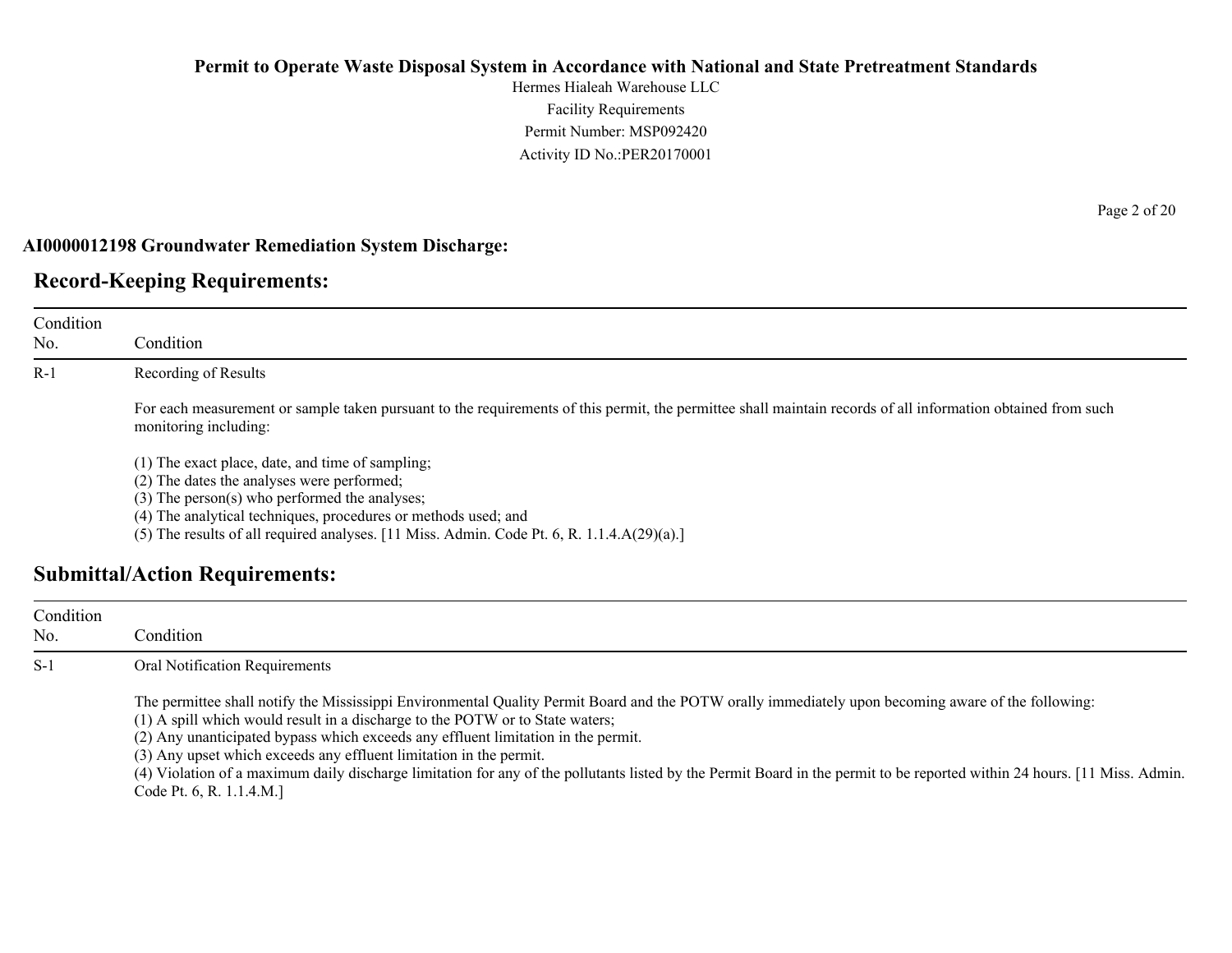Hermes Hialeah Warehouse LLC Facility Requirements Permit Number: MSP092420 Activity ID No.:PER20170001

#### **AI0000012198 Groundwater Remediation System Discharge:**

### **Submittal/Action Requirements:**

Condition No. Condition S-2 Reporting Monitoring results obtained during the previous reporting period shall be summarized and reported on a Discharge Monitoring Report (DMR). DMR data must be submitted electronically using the MDEQ NetDMR NO LATER THAN THE 28TH DAY OF THE MONTH FOLLOWING THE COMPLETED REPORTING PERIOD. DMRs and all other reports required herein, shall be signed in accordance with 11 Miss. Admin. Code Pt. 6, R. 1.1.4.A(15)(c)(1). of the Mississippi Wastewater Regulations. [11 Miss. Admin. Code Pt. 6, R. 1.1.4.A(15)c(1)., 40 CFR 122.21(1)(4)(i)] S-3 Noncompliance Notification - Twenty-Four Hour Reporting (1) The permittee shall report any noncompliance which may endanger health or the environment. Any information shall be provided orally within 24 hours from the time the permittee becomes aware of the circumstances. A written submission shall also be provided within 5 days of the time the permittee becomes aware of the circumstances. The written submission shall contain a description of the noncompliance and its cause; the period of noncompliance, including exact dates and times, and if the noncompliance has not been corrected, the anticipated time it is expected to continue; and steps taken or planned to reduce, eliminate, and/or prevent recurrence of the noncompliance. (2) The following shall be included as information which must be reported within 24 hours under this paragraph. (i) Any unanticipated bypass which exceeds any effluent limitation in the permit. (ii) Any upset which exceeds any effluent limitation in the permit. (iii) Violation of a maximum daily discharge limitation for any of the pollutants listed by the Permit Board in the permit to be reported within 24 hours. (iv) The Executive Director may waive the written report on a case-by-case basis for reports under paragraph (1) of this section if the oral report has been received within 24 hours. All reports required by this condition which are submitted after December 20, 2020, shall be submitted by the permittee electronically as instructed by MDEQ. [11 Miss.] Admin. Code Pt. 6, R. 1.1.4.A(29)(e)., 40 CFR 122.41(1)(6)]

Page 3 of 20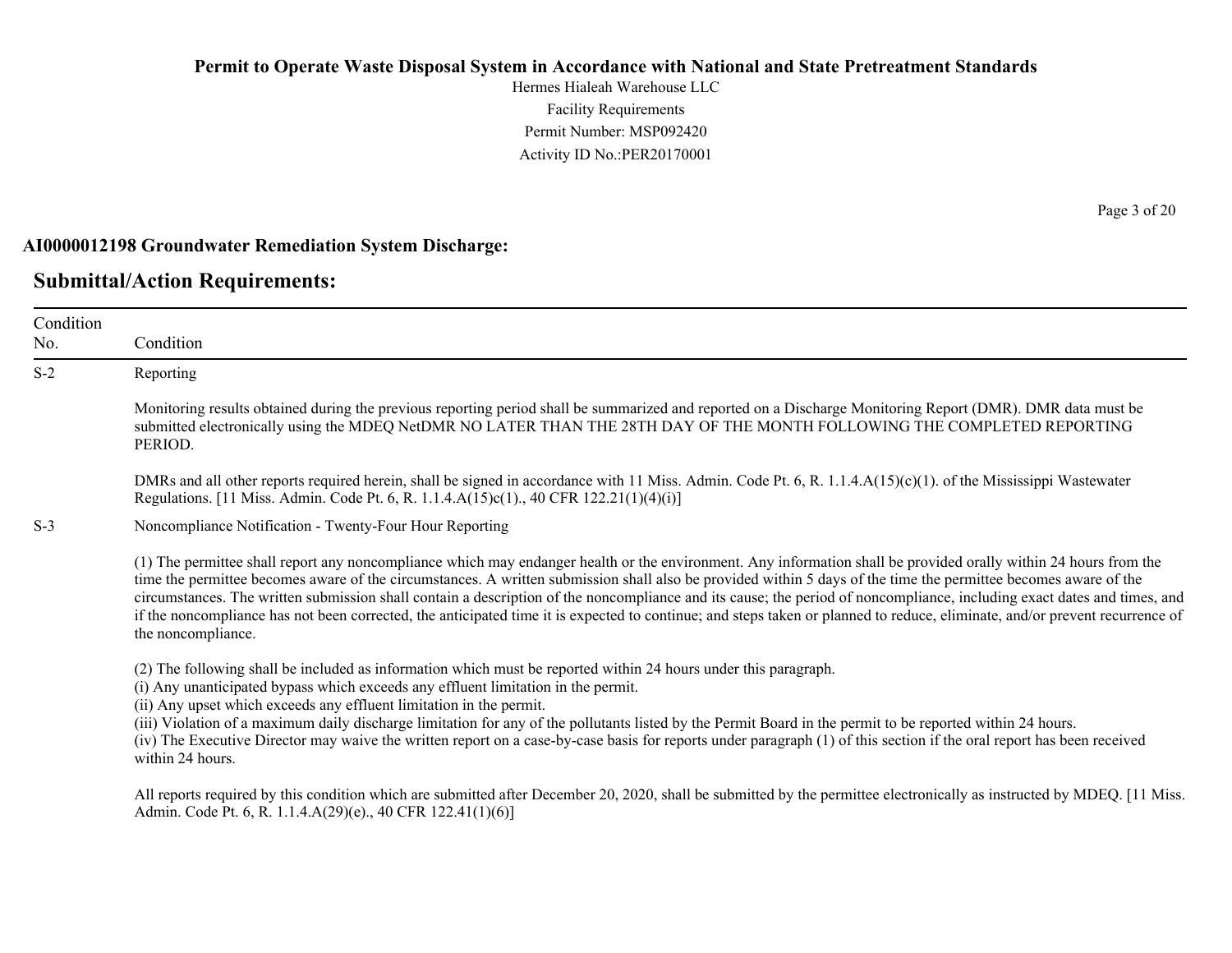Hermes Hialeah Warehouse LLC Facility Requirements Permit Number: MSP092420 Activity ID No.:PER20170001

#### **AI0000012198 Groundwater Remediation System Discharge:**

### **Submittal/Action Requirements:**

Condition No. Condition S-4 Noncompliance Notification - Other Noncompliance The permittee shall report all instances of noncompliance not reported under the twenty-four hour reporting requirements, at the time monitoring reports are submitted or within 30 days from the end of the month in which the noncompliance occurs. The reports shall contain the same information as is required under the twenty-four hour reporting requirements contained in this permit. All reports required by this condition which are submitted after December 20, 2020, shall be submitted by the permittee electronically as instructed by MDEQ. [11 Miss.] Admin. Code Pt. 6, R. 1.1.4.A(29)(f)., 40 CFR 122.41(1)(7)] S-5 Noncompliance Notification - Other Information Where the permittee becomes aware that it failed to submit any relevant facts in a permit application, or submitted incorrect information in a permit application or in any report to the Permit Board, it shall promptly submit such facts or information. [11 Miss. Admin. Code Pt. 6, R. 1.1.4.A(29)(g).] S-6 Bypassing -Notice Anticipated bypass-If the permittee knows in advance of the need for a bypass, it shall submit prior notice, if possible at least ten days before the date of the bypass. Unanticipated bypass-The permittee shall submit notice of an unanticipated bypass as required by the twenty-four hour reporting requirements set forth in this permit. All reports required by this condition which are submitted after December 20, 2020, shall be submitted by the permittee electronically as instructed by MDEQ. [40 CFR  $122.41(m)(3)(i, ii)$ ]

Page 4 of 20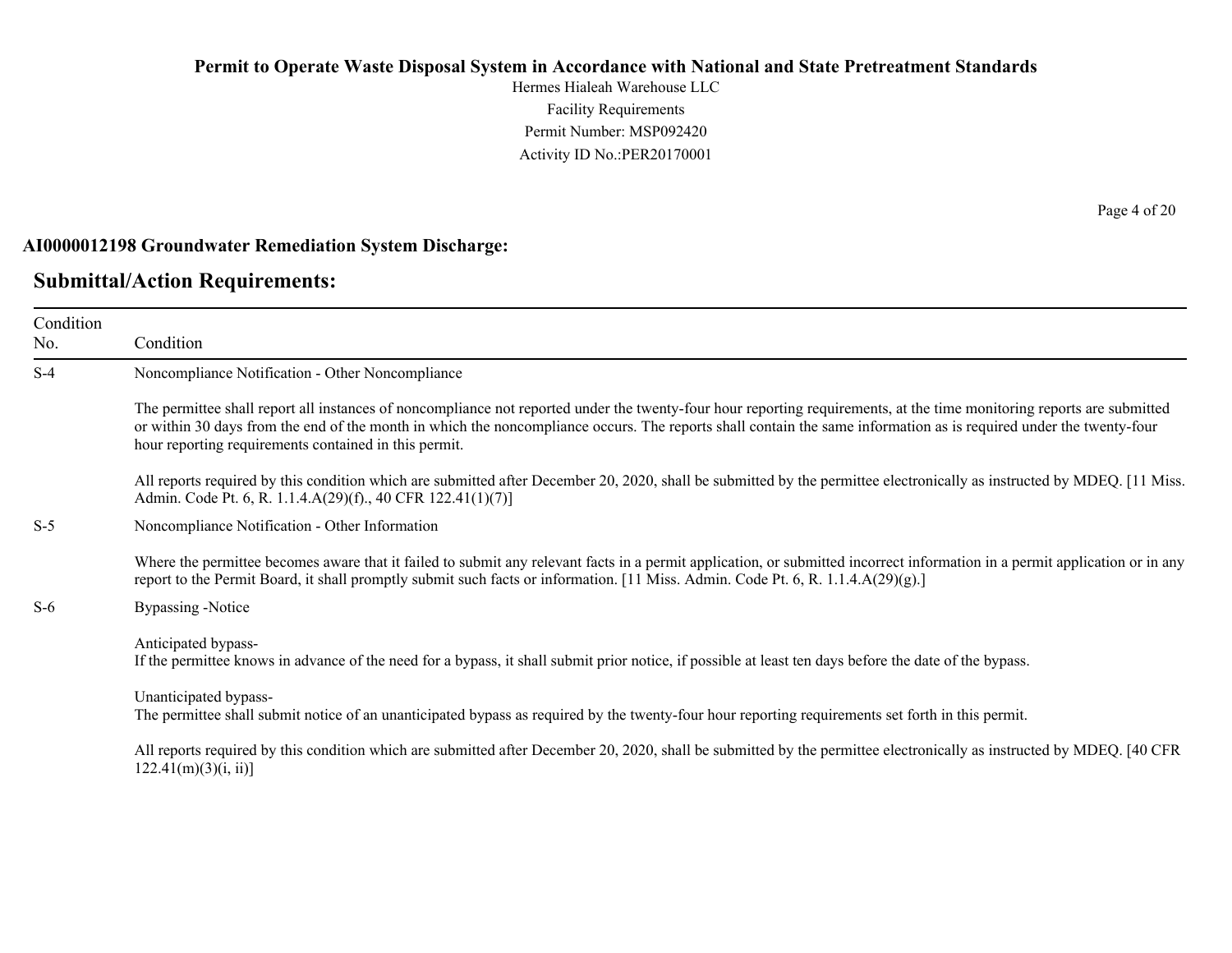Hermes Hialeah Warehouse LLC Facility Requirements Permit Number: MSP092420 Activity ID No.:PER20170001

#### **AI0000012198 Groundwater Remediation System Discharge:**

### **Submittal/Action Requirements:**

| Condition<br>No. | Condition                                                                                                                                                                                                                                                                                                                                                                                                                         |
|------------------|-----------------------------------------------------------------------------------------------------------------------------------------------------------------------------------------------------------------------------------------------------------------------------------------------------------------------------------------------------------------------------------------------------------------------------------|
| $S-7$            | <b>Expiration of Permit</b>                                                                                                                                                                                                                                                                                                                                                                                                       |
|                  | At least 180 days prior to the expiration date of this permit pursuant to the State law and regulation, the permittee who wishes to continue to operate under this permit<br>shall submit an application to the Permit Board for reissuance. The Permit Board may grant permission to submit an application later than this, but no later than the<br>expiration date of the permit. [11 Miss. Admin. Code Pt. 6, R. 1.1.5.B(1).] |

# **Narrative Requirements:**

# **Definitions:**

| Condition |                                                                                                                                                                                                                                                                                                                                                                                                                                                                                                                                                     |
|-----------|-----------------------------------------------------------------------------------------------------------------------------------------------------------------------------------------------------------------------------------------------------------------------------------------------------------------------------------------------------------------------------------------------------------------------------------------------------------------------------------------------------------------------------------------------------|
| No.       | Condition                                                                                                                                                                                                                                                                                                                                                                                                                                                                                                                                           |
| $T-1$     | Definitions: General                                                                                                                                                                                                                                                                                                                                                                                                                                                                                                                                |
|           | The permittee shall refer to 11 Miss. Admin. Code Pt. 6, R.1.1.1.A. for definitions of any permit term not specified in this permit. [11 Miss. Admin. Code Pt. 6, R.<br>1.1.1.A.]                                                                                                                                                                                                                                                                                                                                                                   |
| $T-2$     | Definitions: Monthly Average                                                                                                                                                                                                                                                                                                                                                                                                                                                                                                                        |
|           | "Monthly Average" means the average of "daily discharges" over a calendar month, calculated as the sum of all "daily discharges" measured during a calendar month<br>divided by the number of "daily discharges" measured during the month. The monthly average for E coli bacteria is the geometric mean of "daily discharges" measured<br>during the calendar month. In computing the geometric mean for E coli bacteria, the value one (1) shall be substituted for sample results of zero. [11 Miss. Admin. Code<br>Pt. 6, R. 1.1.1. $A(44)$ .] |

Page 5 of 20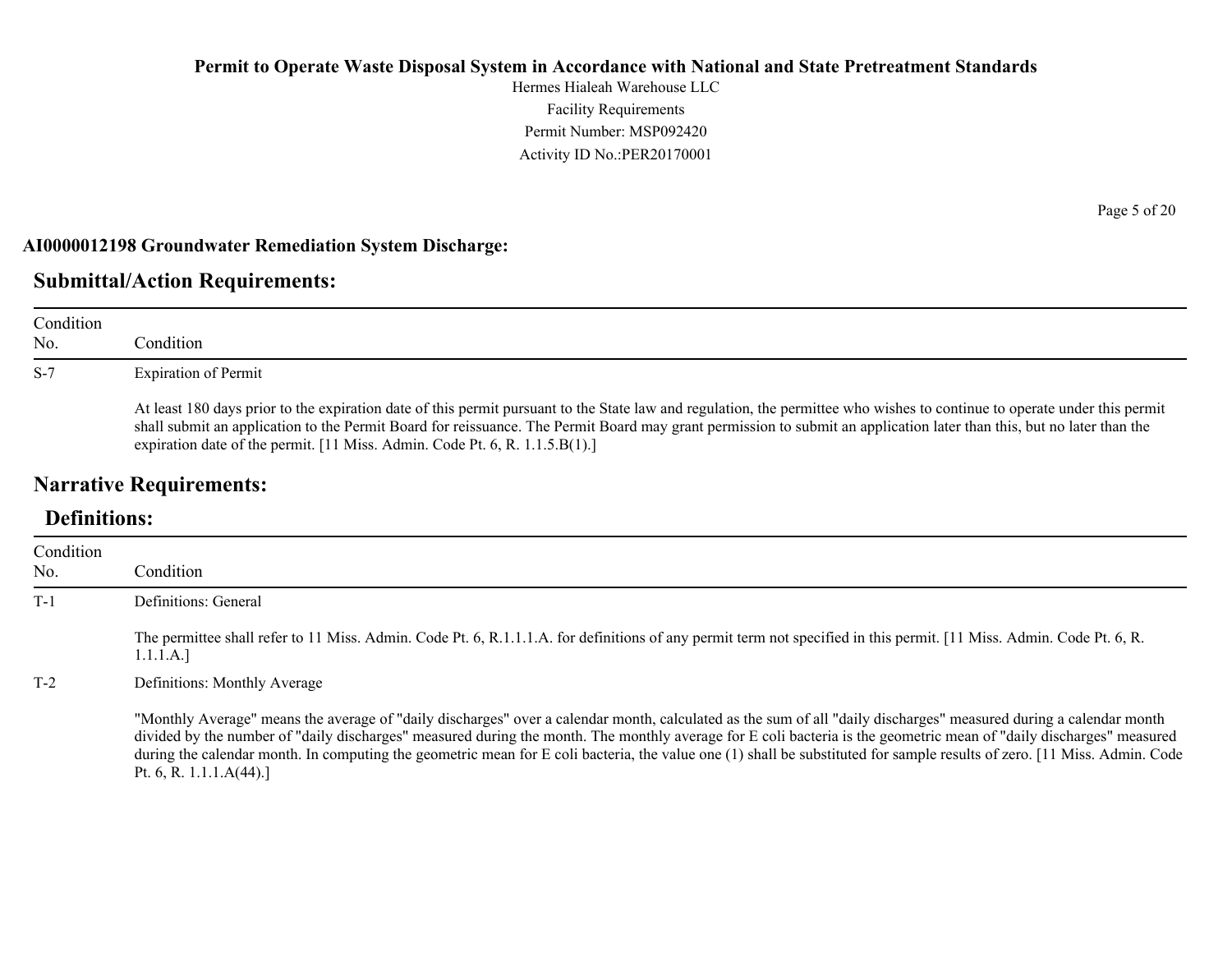Hermes Hialeah Warehouse LLC Facility Requirements Permit Number: MSP092420 Activity ID No.:PER20170001

#### **AI0000012198 Groundwater Remediation System Discharge:**

### **Narrative Requirements:**

Condition No. Condition T-3 Definitions: Daily Discharge "Daily discharge" means the "discharge of a pollutant" measured during a calendar day or any 24-hour period that reasonably represents the calendar day for purposes of sampling. For pollutants with limitations expressed in units of mass, the "daily discharge" is calculated as the total mass of the pollutant discharged over the day. For pollutants with limitations expressed in other units of measurements, the "daily average" is calculated as the average measurement of the discharge of the pollutant over the day. [11 Miss. Admin. Code Pt. 6, R. 1.1.1.A(15).] T-4 Definitions: Daily Maximum "Daily maximum" means the highest "daily discharge" over a calendar month. [11 Miss. Admin. Code Pt. 6, R. 1.1.1.A(16).] T-5 Definitions: Toxic Pollutants "Toxic pollutants" means any pollutant listed as toxic under Section  $307(a)(1)$  or, in the case of "sludge use or disposal practices", any pollutant identified in regulations implementing Section 405(d) of the Clean Water Act. [11 Miss. Admin. code Pt.6, R. 1.1.1.A(71).] T-6 Definitions: Hazardous Substances "Hazardous substances" are defined in 40 CFR 116.4 T-7 Definitions: Quarterly Average "Quarterly Average" means the average of "daily discharges" over a three month period, calculated as the sum of all "daily discharges" measured during the quarter divided by the number of "daily discharges" measured during the quarter. The quarterly average for E coli bacteria is the geometric mean of "daily discharges" measured during the quarter. In computing the geometric mean for E coli bacteria, the value one (1) shall be substituted for sample results of zero. [11 Miss. Admin. Code Pt. 6, R. 1.1.1.A(61).] T-8 Definitions: Quarterly Maximum

"Quarterly Maximum" means the highest "daily discharge" measured over a three-month period. [11 Miss. Admin. Code Pt. 6, R. 1.1.1.A(62).]

Page 6 of 20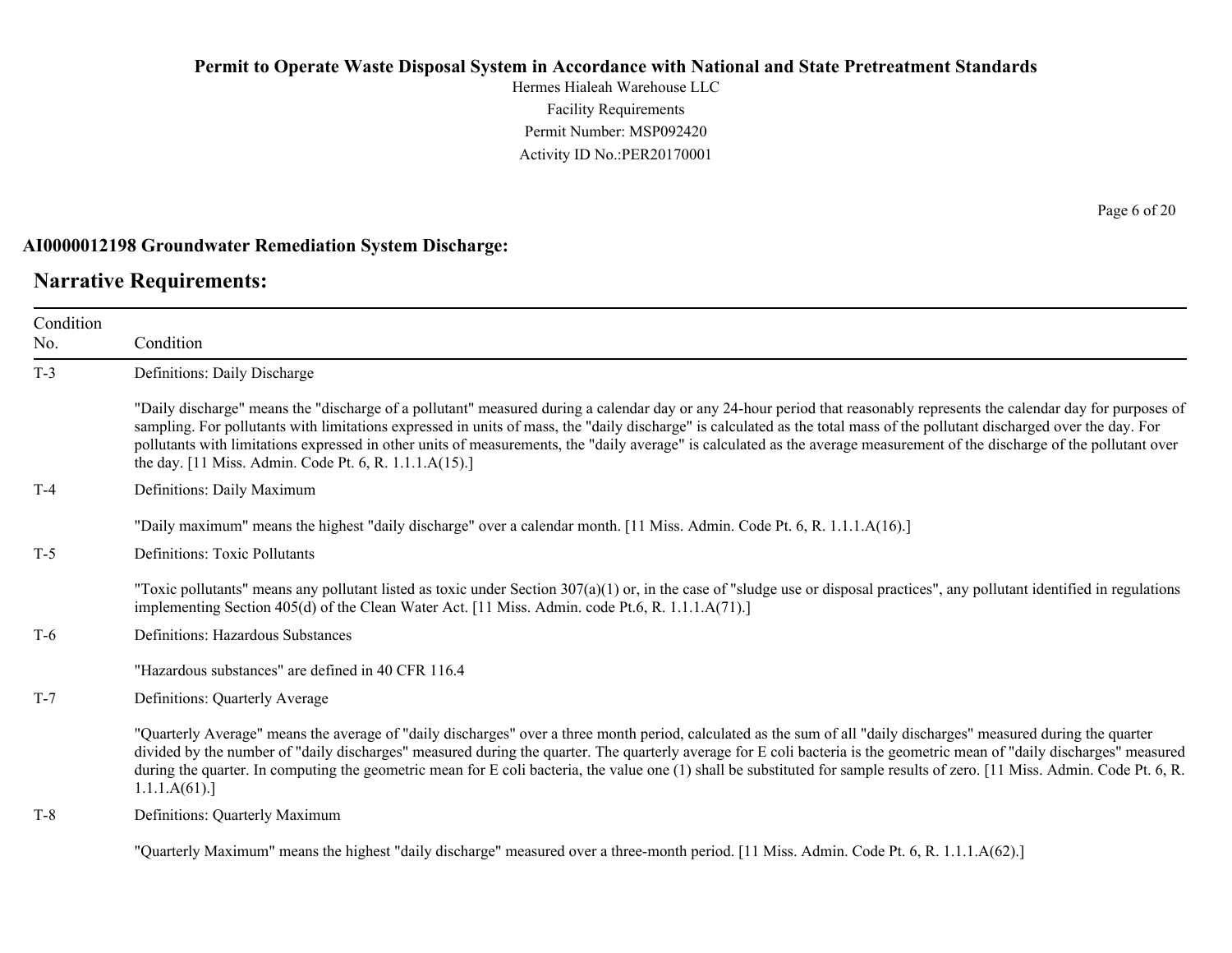Hermes Hialeah Warehouse LLC Facility Requirements Permit Number: MSP092420 Activity ID No.:PER20170001

#### **AI0000012198 Groundwater Remediation System Discharge:**

### **Narrative Requirements:**

Condition No. Condition T-9 Definitions: Yearly Average "Yearly Average" means the average of "daily discharges" over a calendar year, calculated as the sum of all "daily discharges" measured during the calendar year divided by the number of "daily discharges" measured during the calendar year. The yearly average for E coli bacteria is the geometric mean of "daily discharges" during the calendar year. In computing the geometric mean for E coli bacteria, the value one (1) shall be substituted for sample results of zero. [11 Miss. Admin. Code Pt. 6, R. 1.1.1.A(87).] T-10 Definitions: Yearly Maximum "Yearly Maximum" means the highest "daily discharge" measured over a calendar year. [11 Miss. Admin. Code Pt. 6, R. 1.1.4.A(88).] T-11 Definitions:"Submitted" means the document is postmarked on or before the applicable deadline, except as otherwise specified. 11 Miss. Admin. Code Pt. 6, R. 1.1.1.A (67) Condition No. **Condition** T-12 The issuance of this permit does not relieve the permittee from complying with any requirements which the Publicly Owned Treatment Works (POTW) Authority may deem necessary as a prerequisite to the use of the Authority's sewage system and associated treatment works. [11 Miss. Admin. Code Pt. 6, R. 1.1.4.M.] T-13 The permittee shall achieve compliance with the effluent limitations specified for discharge in accordance with the following schedule: Upon Permit Issuance. [11 Miss. Admin. Code Pt. 6, R. 1.1.4.A(9).] T-14 Within 14 days after either an interim or final date of compliance specified by this permit, the permittee shall provide the Permit Board with written notice of his compliance or noncompliance with the requirements or conditions specified to be completed by that date. [11 Miss. Admin. Code Pt. 6, R. 1.1.4.A(10).]

Page 7 of 20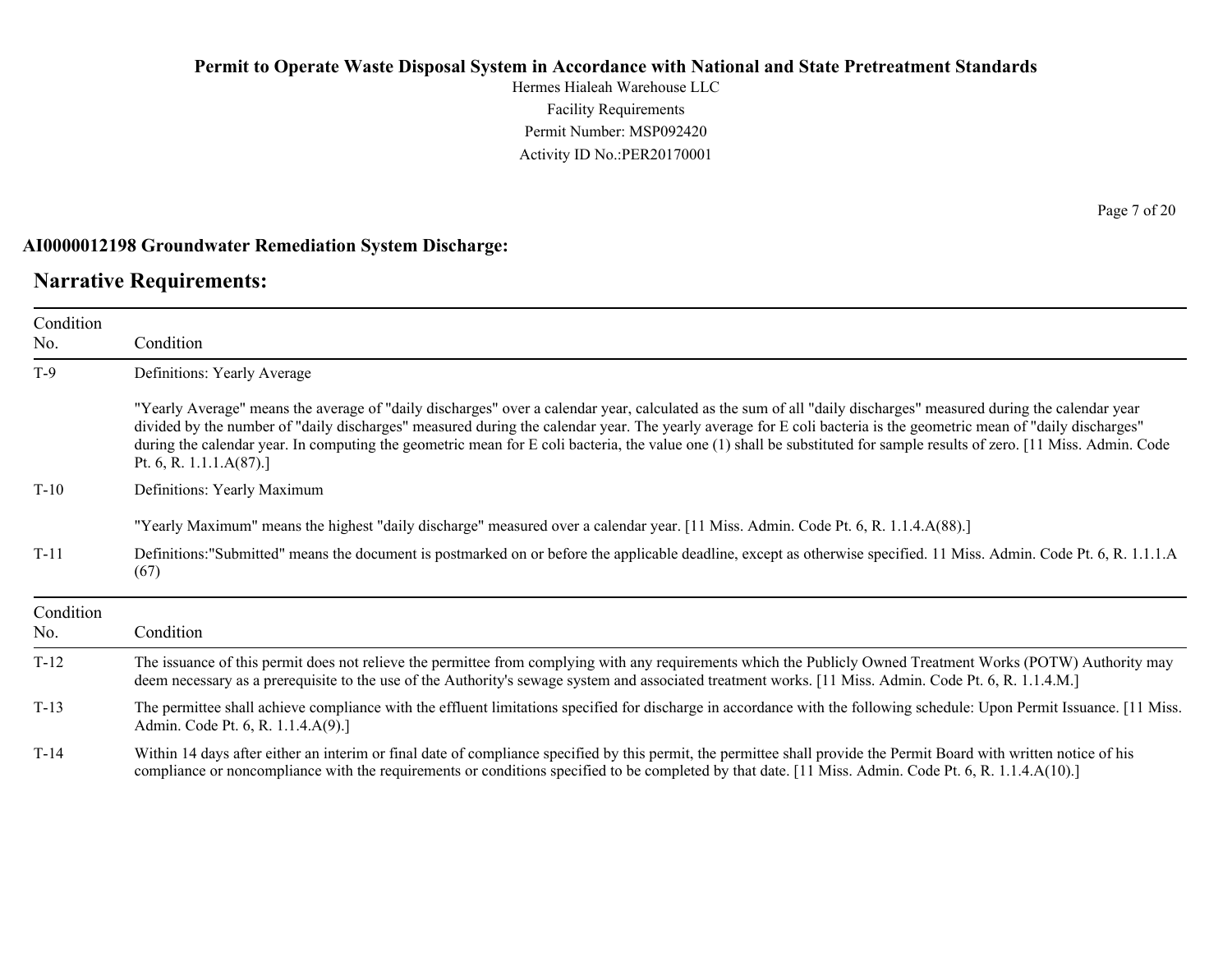Hermes Hialeah Warehouse LLC Facility Requirements Permit Number: MSP092420 Activity ID No.:PER20170001

#### **AI0000012198 Groundwater Remediation System Discharge:**

limitation and/or reporting requirement. [11 Miss. Admin. Code Pt. 6, Ch. 1., Subch. 2]

### **Narrative Requirements:**

Condition No. Condition T-15 No Discharge of Wastewater to Surface Water The discharge of any wastewater from this facility to the waters of the State of Mississippi shall constitute a violation of this permit, except as provided in the Bypassing and Upset conditions of this permit, or as authorized under separate permit pursuant to Section 402 of the Federal Water Pollution Control Act. [11 Miss. Admin. Code Pt. 6, R. 1.1.1.B.] T-16 Facilities Operation The permittee shall at all times properly operate, maintain, and when necessary, promptly replace all facilities and systems of collection, treatment and control (and related appurtenances) which are installed or used by the permittee to achieve compliance with the conditions of this permit. Proper operation and maintenance includes adequate laboratory controls and appropriate quality assurance procedures. Proper replacement includes maintaining an adequate inventory of replacement equipment and parts for prompt replacement when necessary to maintain continuous collection and treatment of wastewater. This provision requires the operation of back-up or auxiliary facilities or similar systems which are installed by a permittee only when the operation is necessary to achieve compliance with the conditions of the permit. The Permit Board may require regular reporting of internal operational and maintenance parameters where necessary to confirm proper operation of a waste treatment system. [11 Miss. Admin. Code Pt. 6, R. 1.1.4.A.(18).] T-17 Representative Sampling Samples and measurements taken as required herein shall be representative of the volume and nature of the monitored wastewater. [11 Miss. Admin. Code Pt. 6, R. 1.1.4.A(28)(e).] T-18 Reporting If the results for a given sample analysis are such that any parameter (other than E coli) is not detected at or above the minimum level for the test method used, a value of zero will be used for that sample in calculating an arithmetic mean value for the parameter. If the resulting calculated arithmetic mean value for that reporting period is zero, the permittee shall report "NODI = B" on the DMR. For E coli, a value of 1.0 shall be used in calculating the geometric mean. If the resulting E coli mean value is 1.0, the permittee shall report "NODI = B" on the DMR. For each quantitative sample value that is not detectable, the test method used and the minimum level for that method for that parameter shall be attached to and submitted with the DMR. The permittee shall then be considered in compliance with the appropriate effluent

Page 8 of 20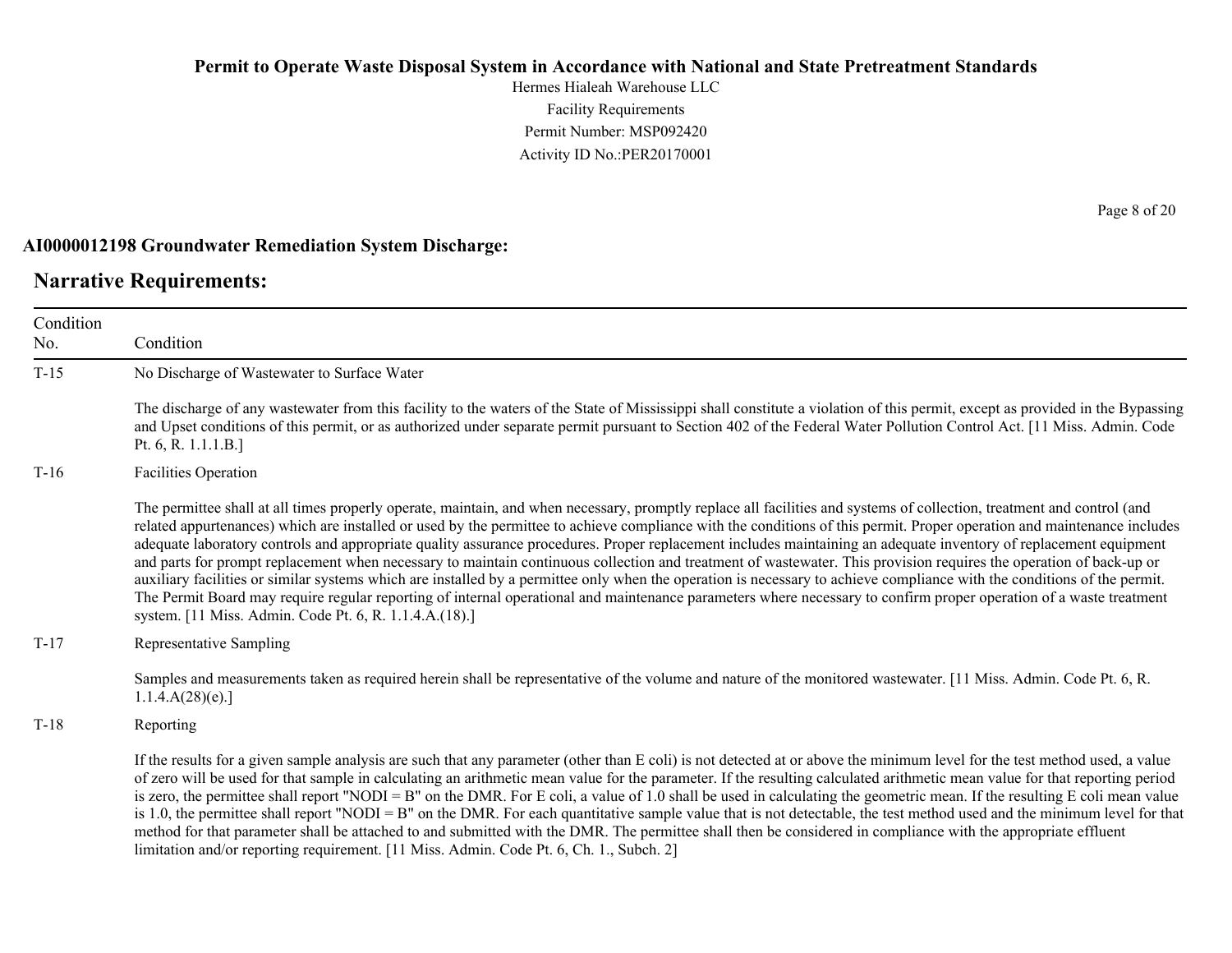Hermes Hialeah Warehouse LLC Facility Requirements Permit Number: MSP092420 Activity ID No.:PER20170001

#### **AI0000012198 Groundwater Remediation System Discharge:**

### **Narrative Requirements:**

Condition No. Condition T-19 Reporting If the permittee monitors any pollutant as prescribed in the permit more frequently than required by the permit using test procedures approved under 40 CFR Part 136 or, in the case of sludge use or disposal, approved under 40 CFR Part 136 unless otherwise specified in 40 CFR Part 503, or as specified in the permit, the results of this monitoring shall be included in the calculation and reporting of the data submitted in the DMR or sludge reporting form specified by the Permit Board. [11 Miss. Admin. Code Pt. 6, R. 1.1.4.A(15)(c)(2).] T-20 Reporting Calculations for all limitations which require averaging of measurements shall utilize an arithmetic mean unless otherwise specified by the Permit Board in the permit. [11 Miss. Admin. Code Pt. 6, R. 1.1.4.A(15)(c)(3).] T-21 Test Procedures Test procedures for the analysis of pollutants shall include those set forth in 40 CFR 136 or alternative procedures approved and/or promulgated by EPA. [11 Miss. Admin. Code Pt. 6, R. 1.1.4.A(30).] T-22 Records Retention All records and results of monitoring activities required by this permit, including calibration and maintenance records, shall be retained by the permittee for a minimum of three (3) years, unless otherwise required or extended by the Permit Board, copies of which shall be furnished to the Department upon request. [11 Miss. Admin. Code Pt. 6, R. 1.1.4.A(29)(a).] T-23 Falsifying Reports Any permittee who falsifies, tampers with, or knowingly renders inaccurate any monitoring device or method required by the Permit Board to be maintained as a condition in a permit, or who alters or falsifies the results obtained by such devices or methods and/or any written report required by or in response to a permit condition, shall be deemed to have violated a permit condition and shall be subject to the penalties provided for a violation of a permit condition pursuant to Section 49-17-43 of

the Code. [11 Miss. Admin. code Pt. 6, R. 1.1.4.A(29)(d).]

Page 9 of 20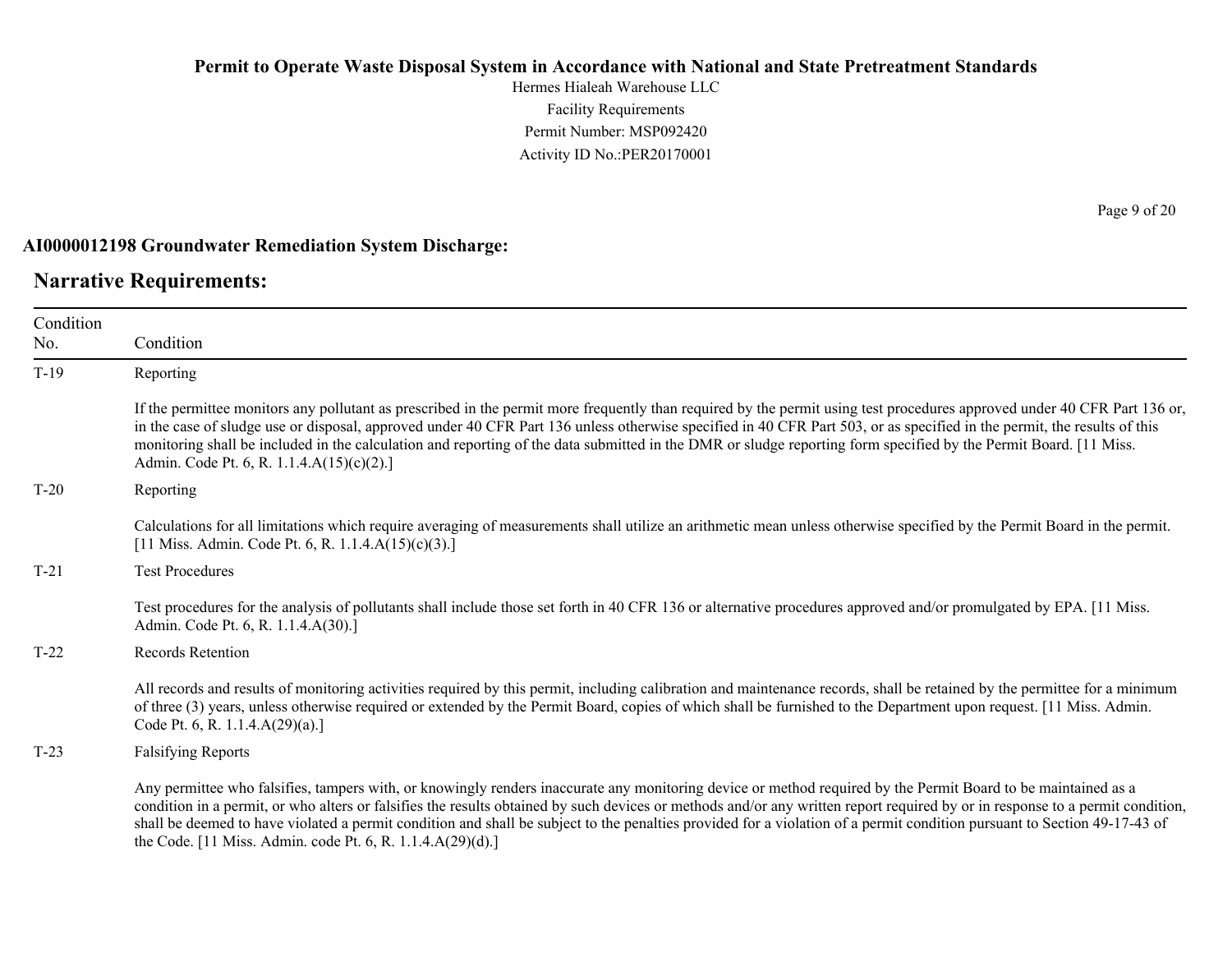Hermes Hialeah Warehouse LLC Facility Requirements Permit Number: MSP092420 Activity ID No.:PER20170001

#### **AI0000012198 Groundwater Remediation System Discharge:**

### **Narrative Requirements:**

Condition No. Condition T-24 Compliance with Permit Conditions All discharges authorized by the permit shall be consistent with the terms and conditions of the permit and the permittee shall make all reasonable efforts to meet any interim or final dates for compliance specified therein. [11 Miss. Admin. Code Pt. 6, R. 1.1.4.A(13).] T-25 Facility Expansion and/or Modification Any facility expansion, production increases, process modifications, changes in discharge volume or location or other changes in operations or conditions of the permittee which may result in a new or increased discharge of waste, shall be reported to the Permit Board by submission of a new application for a permit pursuant to 11 Miss. Admin. Code Pt. 6, R. 1.1.2.A. of the Mississippi Wastewater Regulations, or if the discharge does not violate effluent limitations specified in the permit, by submitting to the Permit Board a notice of a new or increased discharge. [11 Miss. Admin. Code Pt. 6, R. 1.1.4.A(14).] T-26 Routine Reporting Such test results, reports, or other data as the Mississippi Environmental Quality Permit Board may determine to be necessary shall be submitted as specified elsewhere in the permit to the following address: Mississippi Department of Environmental Quality Office of Pollution Control P.O. Box 2261 Jackson, Mississippi 39225. [11 Miss. Admin. code Pt. 6, R. 1.1.4.A(16).] T-27 Duty to Mitigate The permittee shall take all reasonable steps to minimize or prevent any discharge or sludge use or disposal in violation of the permit that has a reasonable likelihood of adversely affecting human health or the environment. [11 Miss. Admin. Code Pt. 6, R. 1.1.4.A(19).] T-28 Bypassing The permittee shall comply with the terms and conditions regarding bypass found in 40 CFR 403.17. [11 Miss. Admin. Code Pt. 6, R. 1.1.4.M.]

Page 10 of 20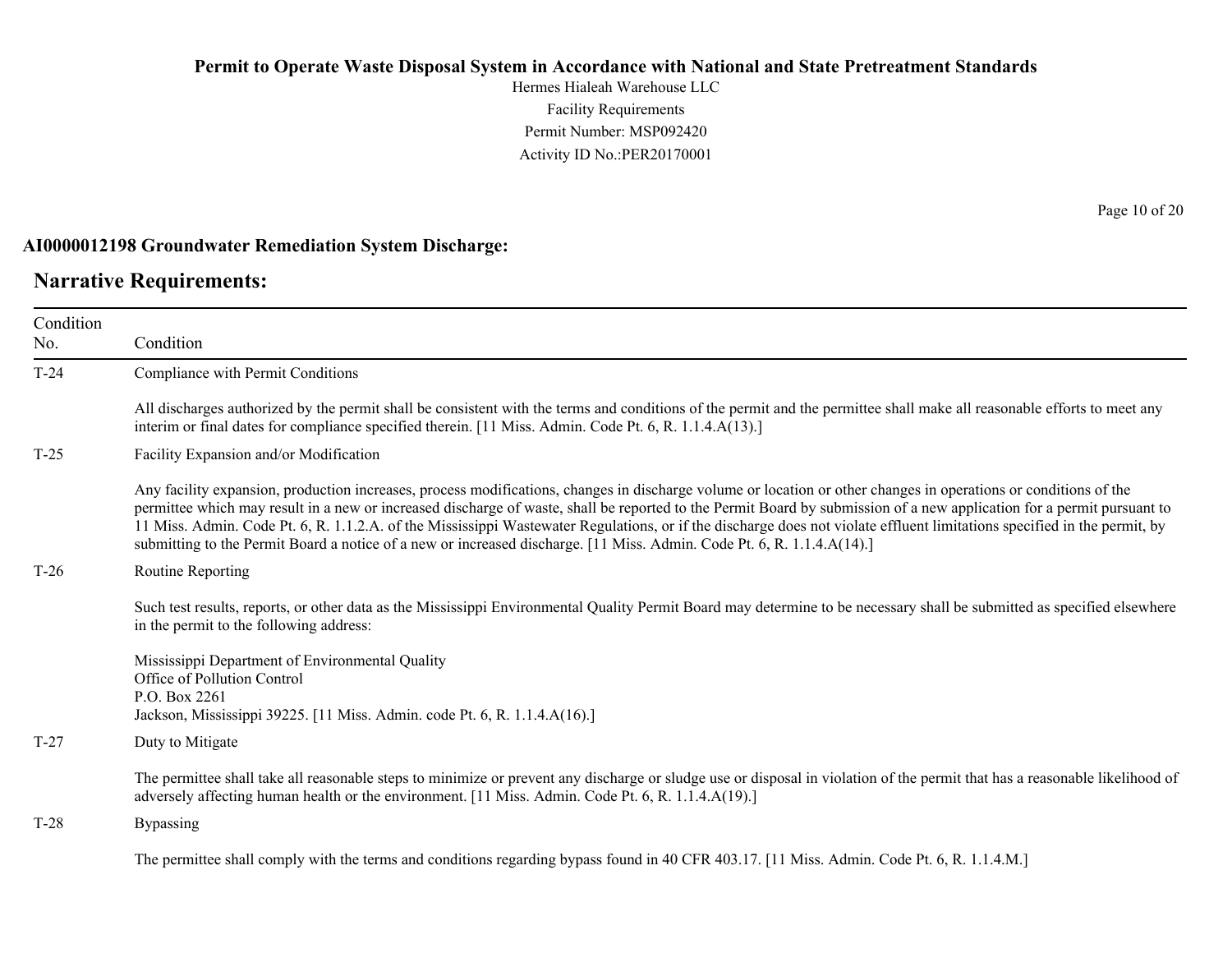Hermes Hialeah Warehouse LLC Facility Requirements Permit Number: MSP092420 Activity ID No.:PER20170001

#### **AI0000012198 Groundwater Remediation System Discharge:**

### **Narrative Requirements:**

Condition No. Condition T-29 Bypassing - Definitions "Bypass" means the intentional diversion of waste streams from any portion of the permittee's treatment facility. "Severe property damage" means substantial physical damage to property, damage to the treatment facilities which causes them to become inoperable, or substantial and permanent loss of natural resources which can reasonably be expected to occur in the absence of a bypass. Severe property damage does not mean economic loss caused by delays in production. [40 CFR 403.17(a)] T-30 Bypassing- Prohibition of Bypass Bypass is prohibited, and the Commission may take enforcement action against a permittee unless: (1) Bypass was unavoidable to prevent loss of life, personal injury, or severe property damage. (2) There were no feasible alternatives to the bypass, such as the use of auxiliary treatment facilities, retention of untreated wastes, or maintenance during normal periods of equipment downtime. This condition is not satisfied if adequate back-up equipment should have been installed in the exercise of reasonable engineering judgement to prevent a bypass which occurred during normal periods of equipment downtime or preventative maintenance; and (3) The permittee submitted notices as required under the notice of bypass requirement in this permit. [40 CFR 403.17(d)] T-31 Upsets The permittee shall meet the conditions of 40 CFR 403.16 regarding "Upsets" and as in the upset requirements of this permit. [11 Miss. Admin. Code Pt. 6, R. 1.1.4.M.] T-32 Upsets- Definition

"Upset" means an exceptional incident in which there is unintentional and temporary noncompliance with categorical pretreatment standards because of factors beyond the reasonable control of the permittee. An upset does not include noncompliance to the extent caused by operational error, improperly designed treatment facilities, inadequate treatment facilities, lack of preventive maintenance, or careless or improper operation. [11 Miss. Admin. Code Pt. 6, R. 1.1.4.A(27).)]

Page 11 of 20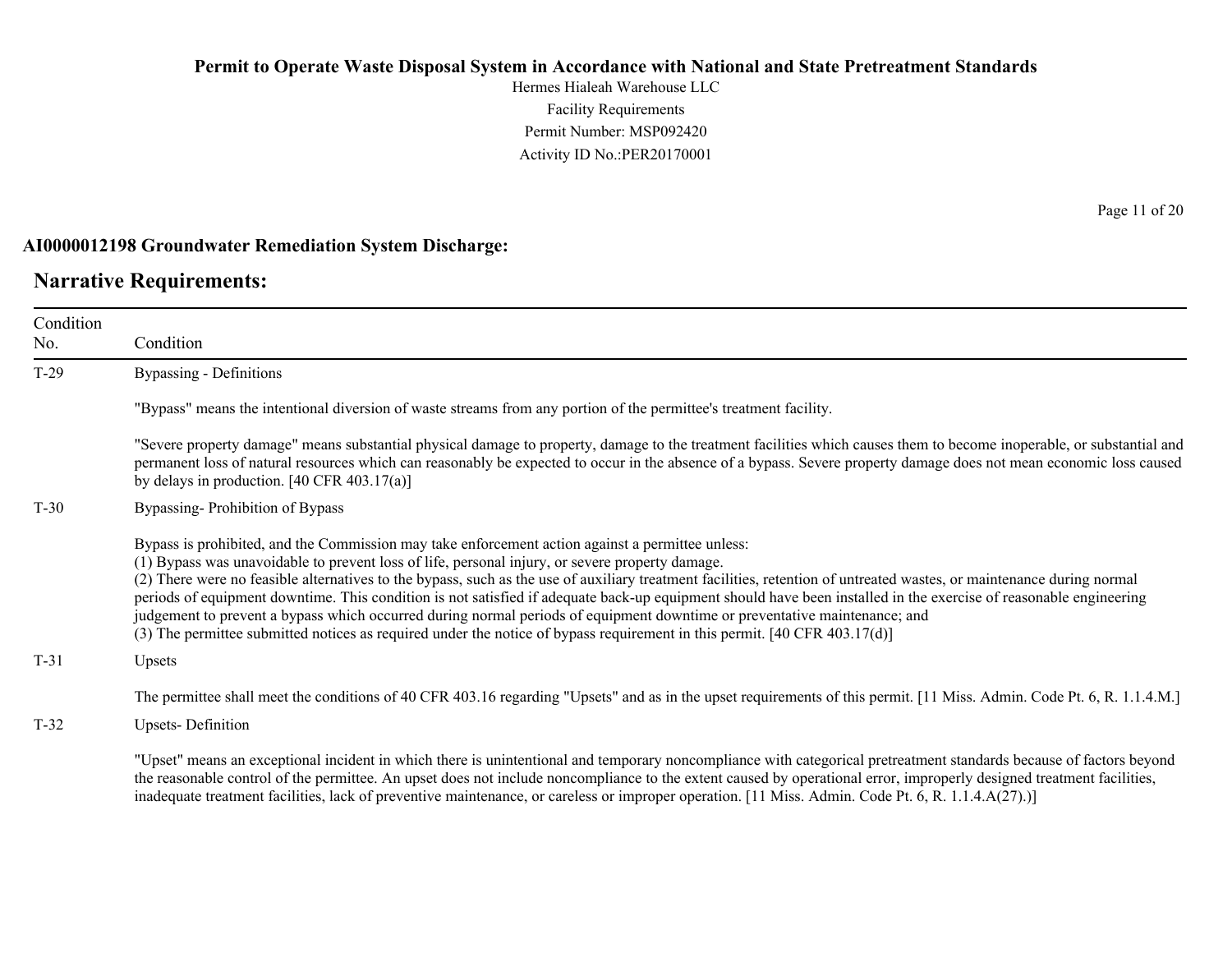Hermes Hialeah Warehouse LLC Facility Requirements Permit Number: MSP092420 Activity ID No.:PER20170001

#### **AI0000012198 Groundwater Remediation System Discharge:**

### **Narrative Requirements:**

Condition No.

Condition T-33 Upsets - Effect of an upset An upset constitutes an affirmative defense to an action brought for noncompliance with categorical pretreatment standards if the "conditions necessary for demonstration of upset" requirements of this permit are met. No determination made during administrative review of claims that noncompliance was caused by upset, and before an action for noncompliance, is final administrative action subject to judicial review. [11 Miss. Admin. Code Pt. 6, R. 1.1.4.A(27).] T-34 Upsets - Conditions necessary for demonstration of upset A permittee who wishes to establish the affirmative defense of upset shall demonstrate, through properly signed contemporaneous operating logs, or other relevant evidence that: (1) An upset occurred and that the permittee can identify the cause(s) of the upset; (2) The permitted facility was at the time being properly operated in a prudent and workmanlike manner and in compliance with applicable operation and maintenance procedures; and; (3) The permittee submitted notice of the upset as required in 40 CFR 403.16(c)(3)(24-hour notice of noncompliance). [11 Miss. Admin. Code Pt. 6, R. 1.1.4.A(27).]

T-35 Upsets - Burden of proof

In any enforcement proceeding the permittee seeking to establish the occurrence of an upset has the burden of proof. [11 Miss. Admin. Code Pt. 6, R. 1.1.4.A(27).]

T-36 Upsets- User responsibility in case of upset

The Industrial User shall control production or all discharges to the extent necessary to maintain compliance with categorical Pretreatment Standards upon reduction, loss, or failure of its treatment facility until the facility is restored or an alternative method of treatment is provided. This requirement applies in the situation where among other things, the primary source of power of the treatment facility is reduced, lost or fails. [40 CFR 403.16(f)]

Page 12 of 20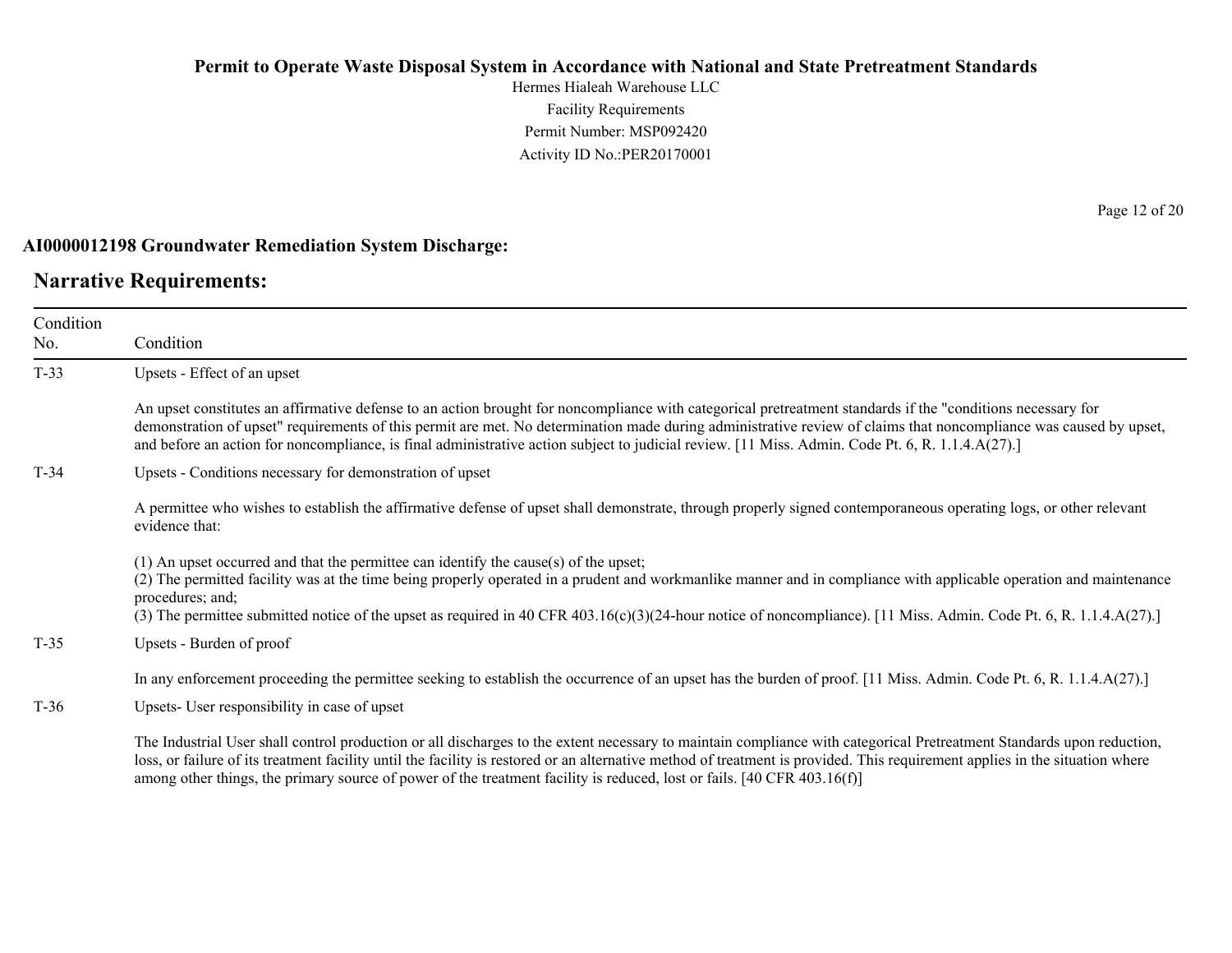Hermes Hialeah Warehouse LLC Facility Requirements Permit Number: MSP092420 Activity ID No.:PER20170001

#### **AI0000012198 Groundwater Remediation System Discharge:**

### **Narrative Requirements:**

Page 13 of 20

| Condition<br>No. | Condition                                                                                                                                                                                                                                                                                                                                                                                                                                                                                                                                                                                                                                                                                                                                                                     |
|------------------|-------------------------------------------------------------------------------------------------------------------------------------------------------------------------------------------------------------------------------------------------------------------------------------------------------------------------------------------------------------------------------------------------------------------------------------------------------------------------------------------------------------------------------------------------------------------------------------------------------------------------------------------------------------------------------------------------------------------------------------------------------------------------------|
| $T-37$           | <b>Removed Substances</b>                                                                                                                                                                                                                                                                                                                                                                                                                                                                                                                                                                                                                                                                                                                                                     |
|                  | Solids, sludges, filter backwash, or other residuals removed in the course of treatment or control of wastewater shall be disposed of in a manner such as to prevent such<br>materials from entering State waters and in a manner consistent with the Mississippi Solid Waste Disposal Act, the Federal Resource Conservation and Recovery Act,<br>and the Mississippi Water Pollution Control Act. [11 Miss. Admin. Code Pt. 6, R. 1.1.4.A(21).]                                                                                                                                                                                                                                                                                                                             |
| $T-38$           | <b>Power Failures</b>                                                                                                                                                                                                                                                                                                                                                                                                                                                                                                                                                                                                                                                                                                                                                         |
|                  | If electric power is required, in order to maintain compliance with the conditions and prohibitions of the permit, the permittee shall either:                                                                                                                                                                                                                                                                                                                                                                                                                                                                                                                                                                                                                                |
|                  | (1) Provide an alternative power source to operate the wastewater control facilities; or, if such alternative power source is not in existence, and no date for its<br>implementation appears in the permit,<br>(2) Halt, reduce, or otherwise control production and/or all wastewater flows upon reduction, loss, or failure of the primary source of power to the wastewater control<br>facilities. [11 Miss. Admin. Code Pt. 6, R.1.1.4.A(22).]                                                                                                                                                                                                                                                                                                                           |
| $T-39$           | Inspection and Entry                                                                                                                                                                                                                                                                                                                                                                                                                                                                                                                                                                                                                                                                                                                                                          |
|                  | The permittee shall allow any authorized Commission representative to enter the permittee's premises where a wastewater source is located or in which records are<br>required to be kept under the terms and conditions of this permit, at any reasonable time, to have access to and copy any applicable records, to inspect process facilities,<br>treatment works, monitoring methods or equipment or to take samples, as authorized by Section 49-17-21 of the Code. In the event of investigation during an emergency<br>response action, a reasonable time shall be any time of the day or night. Follow-up investigations subsequent to the conclusion of the emergency event shall be<br>conducted at reasonable times. [11 Miss. Admin. Code Pt. 6, R. 1.1.4.A(17).] |
| $T-40$           | Transfer of Ownership or Control                                                                                                                                                                                                                                                                                                                                                                                                                                                                                                                                                                                                                                                                                                                                              |
|                  | This permit is not transferable to any person without proper modification of this permit following procedures found in [11 Miss. Admin. Code Pt. 6, R. 1.1.5.C.]                                                                                                                                                                                                                                                                                                                                                                                                                                                                                                                                                                                                              |
| $T-41$           | <b>Signatory Requirements</b>                                                                                                                                                                                                                                                                                                                                                                                                                                                                                                                                                                                                                                                                                                                                                 |
|                  | All applications, reports, or information submitted to the Permit Board shall be signed and certified. [11 Miss. Admin. Code Pt. 6, R. 1.1.2.C.]                                                                                                                                                                                                                                                                                                                                                                                                                                                                                                                                                                                                                              |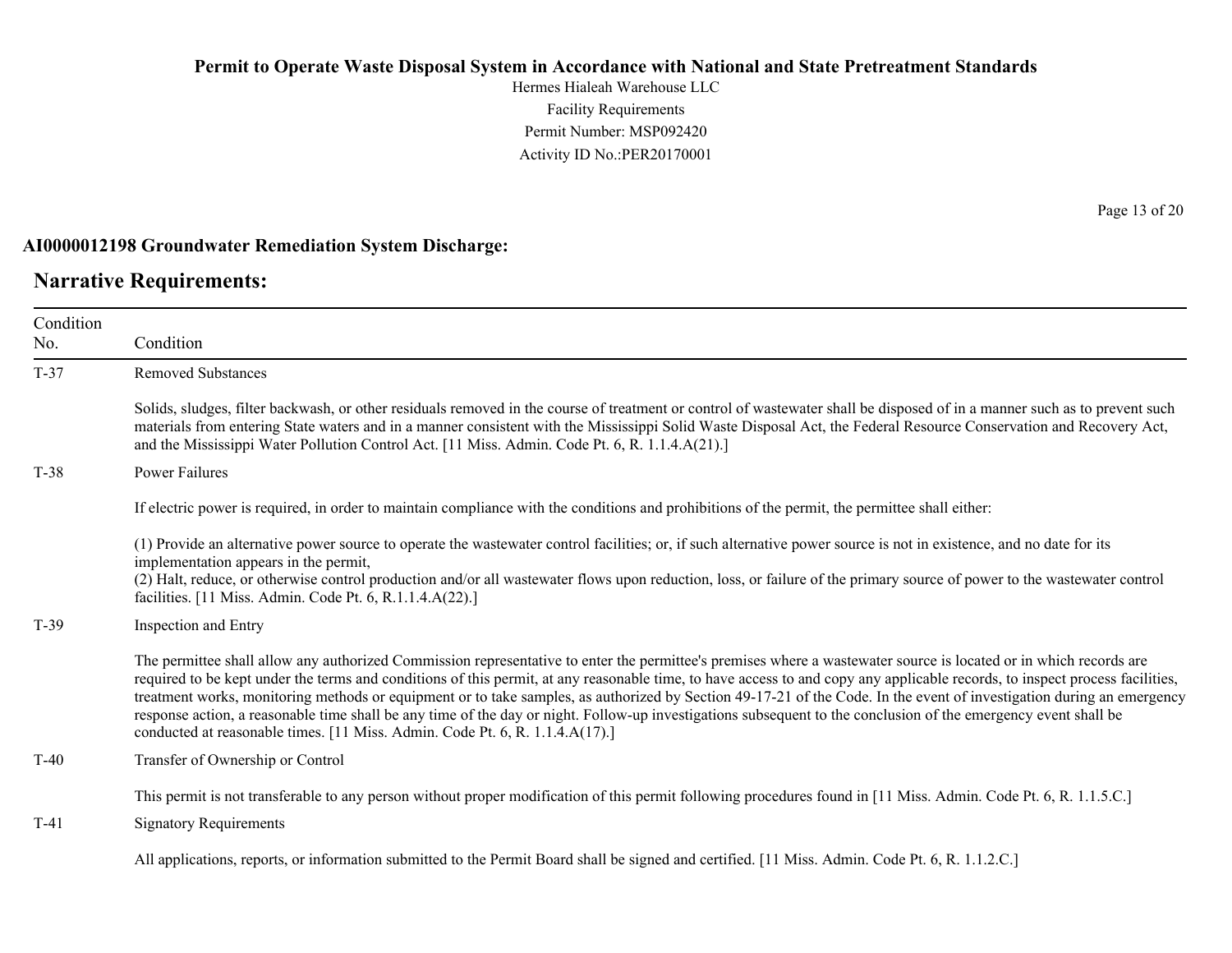Hermes Hialeah Warehouse LLC Facility Requirements Permit Number: MSP092420 Activity ID No.:PER20170001

#### **AI0000012198 Groundwater Remediation System Discharge:**

### **Narrative Requirements:**

Condition No. Condition T-42 Signatory Requirements - Application Signatures All permit applications shall be signed as follows: (1) For a corporation: by a responsible corporate officer. For the purpose of this Section, a responsible corporate officer means: (i) a president, secretary, treasurer or vice president of the corporation in charge of a principal business function, or any other person who performs similar policy - or decision-making function for the corporation, or (ii) the manager of one or more manufacturing, production, or operating facilities provided, the manager is authorized to make management decisions which govern the operation of the regulated facility including having the explicit or implicit duty of making major capital investment recommendations, and initiating and directing other comprehensive measures to assure long term environmental compliance with environmental laws and regulations; the manager can ensure that the necessary systems are established or actions taken to gather complete and accurate information for permit application requirements; and where authority to sign documents has been assigned or delegated to the manager in accordance with corporate procedures. (2) For a partnership or sole proprietorship: by a general partner or the proprietor, respectively; or (3) For a municipality, State, Federal, or other public agency: by either a principal executive officer or ranking elected official. [11 Miss. Admin. Code Pt. 6, R. 1.1.2.C.] T-43 Signatory Requirements -Reports and Other Information All reports required by the permit and other information requested by the Permit Board shall be signed by a person described by the application signature requirements in this permit or by a duly authorized representative of that person. A person is a duly authorized representative only if: (1) The authorization is made in writing by a person described by the application signature requirements; (2) The authorization specifies either an individual or a position having responsibility for the overall operation of the regulated facility or activity, such as the position of plant manager, operator of a well or a well field, superintendent, position having overall responsibility for environmental matters for the company. (A duly authorized

representative may thus be either a named individual or any individual occupying a named position.); and

(3) The written authorization is submitted to the Permit Board. [11 Miss. Admin. Code Pt. 6, R. 1.1.2.C.]

Page 14 of 20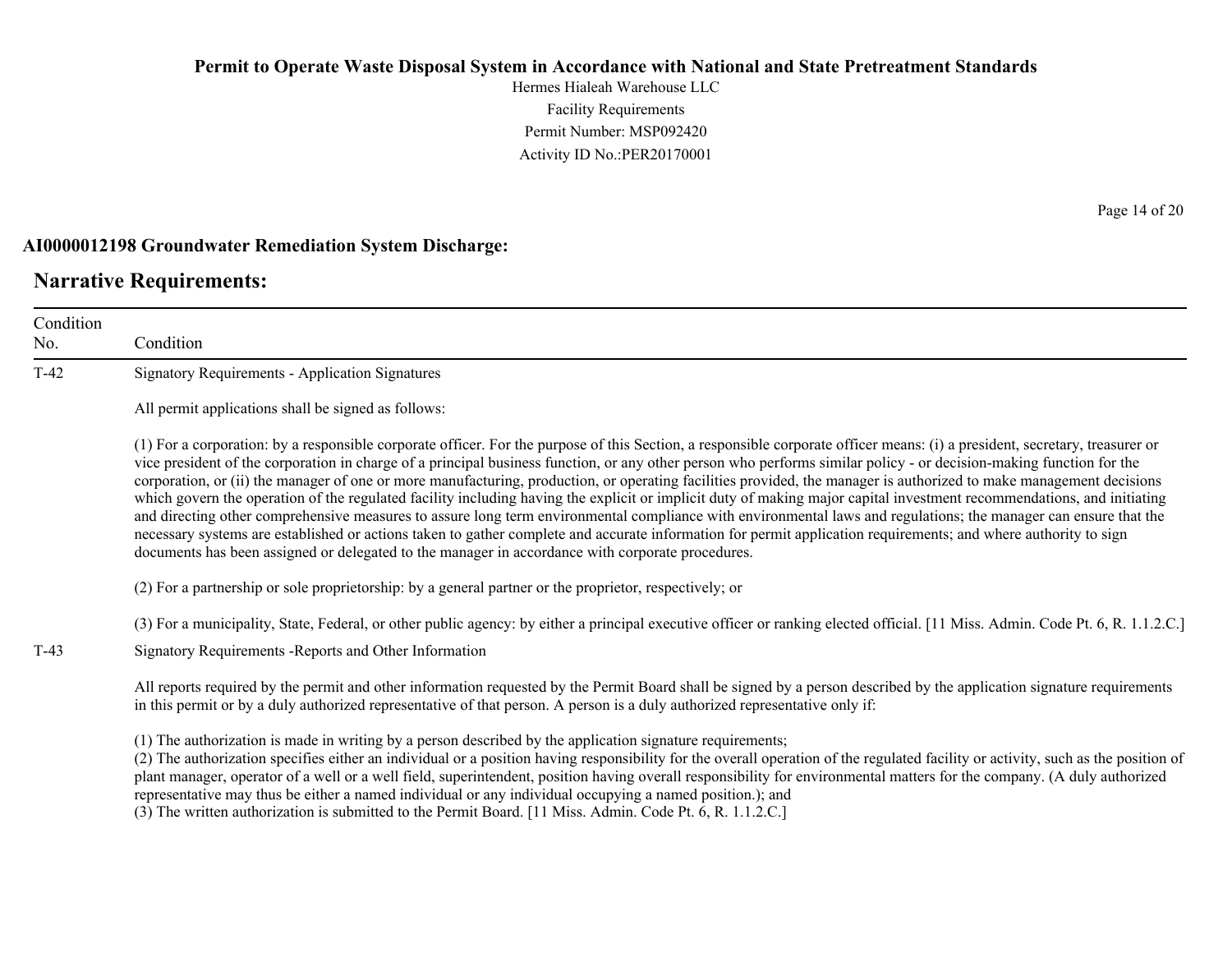Hermes Hialeah Warehouse LLC Facility Requirements Permit Number: MSP092420 Activity ID No.:PER20170001

#### **AI0000012198 Groundwater Remediation System Discharge:**

### **Narrative Requirements:**

Condition No. Condition T-44 Signatory Requirements - Changes to Authorization If an authorization under the signatory requirements of this permit is no longer accurate because a different individual or position has responsibility for the overall operation of the facility, a new authorization satisfying the signatory requirements of this permit must be submitted to the Permit Board prior to or together with any reports, information, or applications. [11 Miss. Admin. Code Pt. 6, R. 1.1.4.M.] T-45 Signatory Requirements - Certification Any person signing a document under the signatory requirements stated in this permit shall make the following certification: "I certify under penalty of law that this document and all attachments were prepared under the direction or supervision in accordance with a system designed to assure that qualified personnel properly gather and evaluate the information submitted. Based on my inquiry of the person or persons who manage the system, or those persons directly responsible for gathering the information, the information submitted is, to the best of my knowledge and belief, true, accurate, and complete. I am aware that there are significant penalties for submitting false information, including the possibility of fine and imprisonment for knowing violations." [11 Miss. Admin. Code Pt. 6, R. 1.1.4.A(29)(d).] T-46 Availability of Records Except for information deemed to be confidential under the Mississippi Code Ann. 49-17-39 and 40 CFR 123.41, file information relating to this permit shall be made available for public inspection and copying during normal business hours at the office of the Department of Environmental Quality in Jackson, Mississippi. Written request must be provided in accordance with policies developed by the Commission and must state, specifically, records proposed for review, date proposed for review and copying requirements. [11 Miss. Admin. Code Pt. 6, R. 1.1.3.E.] T-47 Duty to Provide Information The permittee shall furnish to the Permit Board within a reasonable time any relevant information which the Permit Board may request to determine whether cause exists for modifying, revoking and reissuing, or terminating the permit, or to determine compliance with the permit. The permittee shall also furnish to the Permit Board upon request, copies of records required to be kept by the permit. [11 Miss. Admin. Code Pt. 6, R. 1.1.4.A(16).]

Page 15 of 20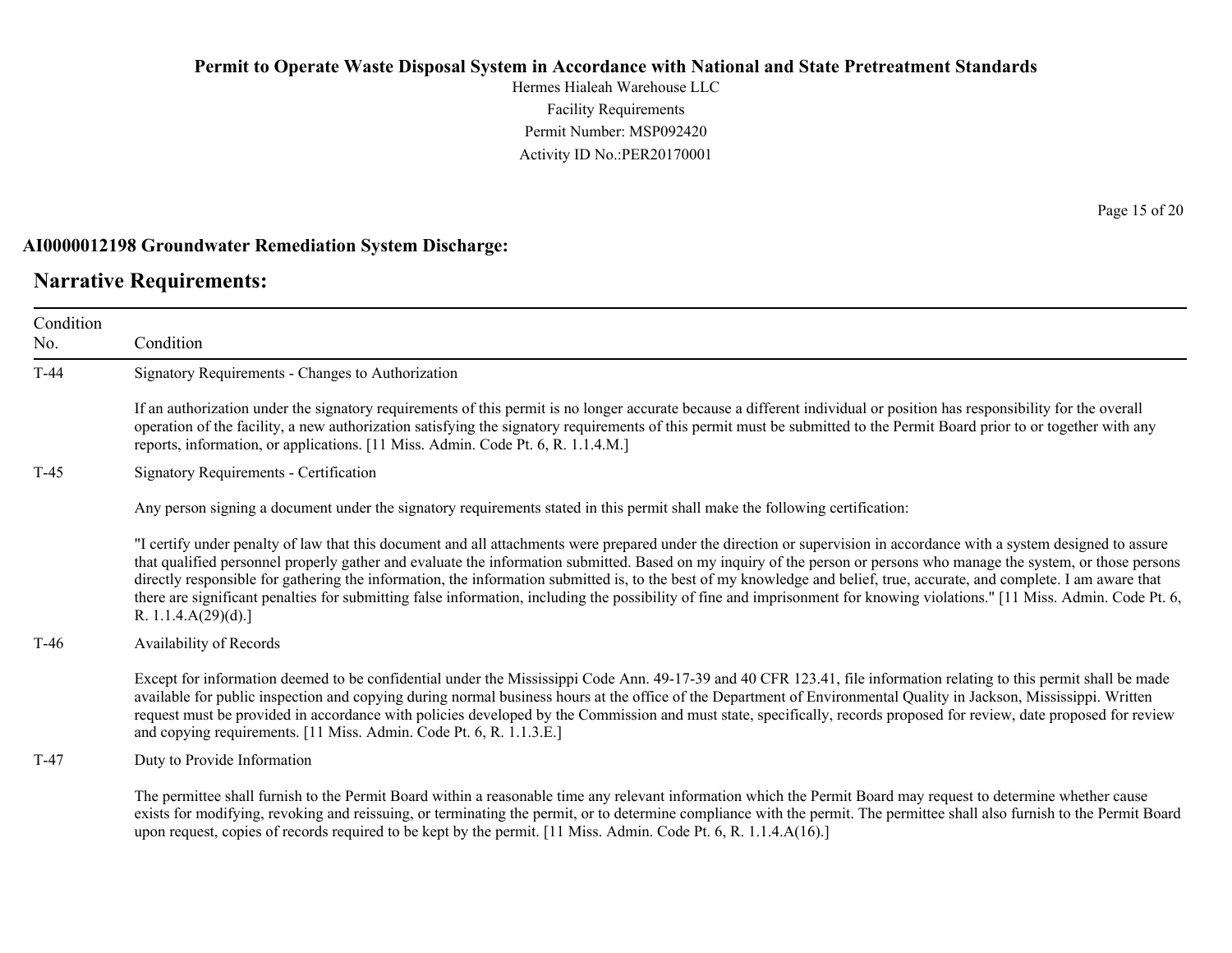Hermes Hialeah Warehouse LLC Facility Requirements Permit Number: MSP092420 Activity ID No.:PER20170001

#### **AI0000012198 Groundwater Remediation System Discharge:**

### **Narrative Requirements:**

| Condition<br>No. | Condition                                                                                                                                                                                                                                                                                                                                                                                                                                                                                                                                                                                                                                                                            |
|------------------|--------------------------------------------------------------------------------------------------------------------------------------------------------------------------------------------------------------------------------------------------------------------------------------------------------------------------------------------------------------------------------------------------------------------------------------------------------------------------------------------------------------------------------------------------------------------------------------------------------------------------------------------------------------------------------------|
| T-48             | <b>Permit Actions</b>                                                                                                                                                                                                                                                                                                                                                                                                                                                                                                                                                                                                                                                                |
|                  | The permit may be modified, revoked and reissued, or terminated for cause. The filing of a request by the permittee for a permit modification, revocation and reissuance,<br>or termination, or a modification of planned changes or anticipated noncompliance, does not stay any permit condition. [11 Miss. Admin. Code Pt. 6, R. 1.1.5.C.(5).]                                                                                                                                                                                                                                                                                                                                    |
| T-49             | Civil and Criminal Liability                                                                                                                                                                                                                                                                                                                                                                                                                                                                                                                                                                                                                                                         |
|                  | (1) Any person who violates a term, condition or schedule of compliance contained within this permit or the Mississippi Water Pollution Control Law is subject to the<br>actions defined by law.<br>(2) Except as provided in permit conditions on "Bypassing" and "Upsets", nothing in this permit shall be construed to relieve the permittee from civil or criminal<br>penalties for noncompliance.<br>(3) It shall not be the defense of the permittee in an enforcement action that it would have been necessary to halt or reduce the permitted activity in order to maintain<br>compliance with the conditions of this permit. [11 Miss. Admin. Code Pt. 6, R. 1.1.4.A.(24).] |
| $T-50$           | Oil and Hazardous Substance Liability                                                                                                                                                                                                                                                                                                                                                                                                                                                                                                                                                                                                                                                |
|                  | Nothing in this permit shall be construed to preclude the institution of any legal action or relieve the permittee from any responsibilities, liabilities, or penalties to which<br>the nomittee is an user be subject to under Cestion 211 of the Eadam Water Dellution Central Ast and analizable meeting under Mississimil I are nominima to                                                                                                                                                                                                                                                                                                                                      |

the permittee is or may be subject to under Section 311 of the Federal Water Pollution Control Act and applicable provisions under Mississippi Law pertaining to transportation, storage, treatment, or spillage of oil or hazardous substances. [11 Miss. Admin. Code Pt. 6, R. 1.1.4.A(23).]

Page 16 of 20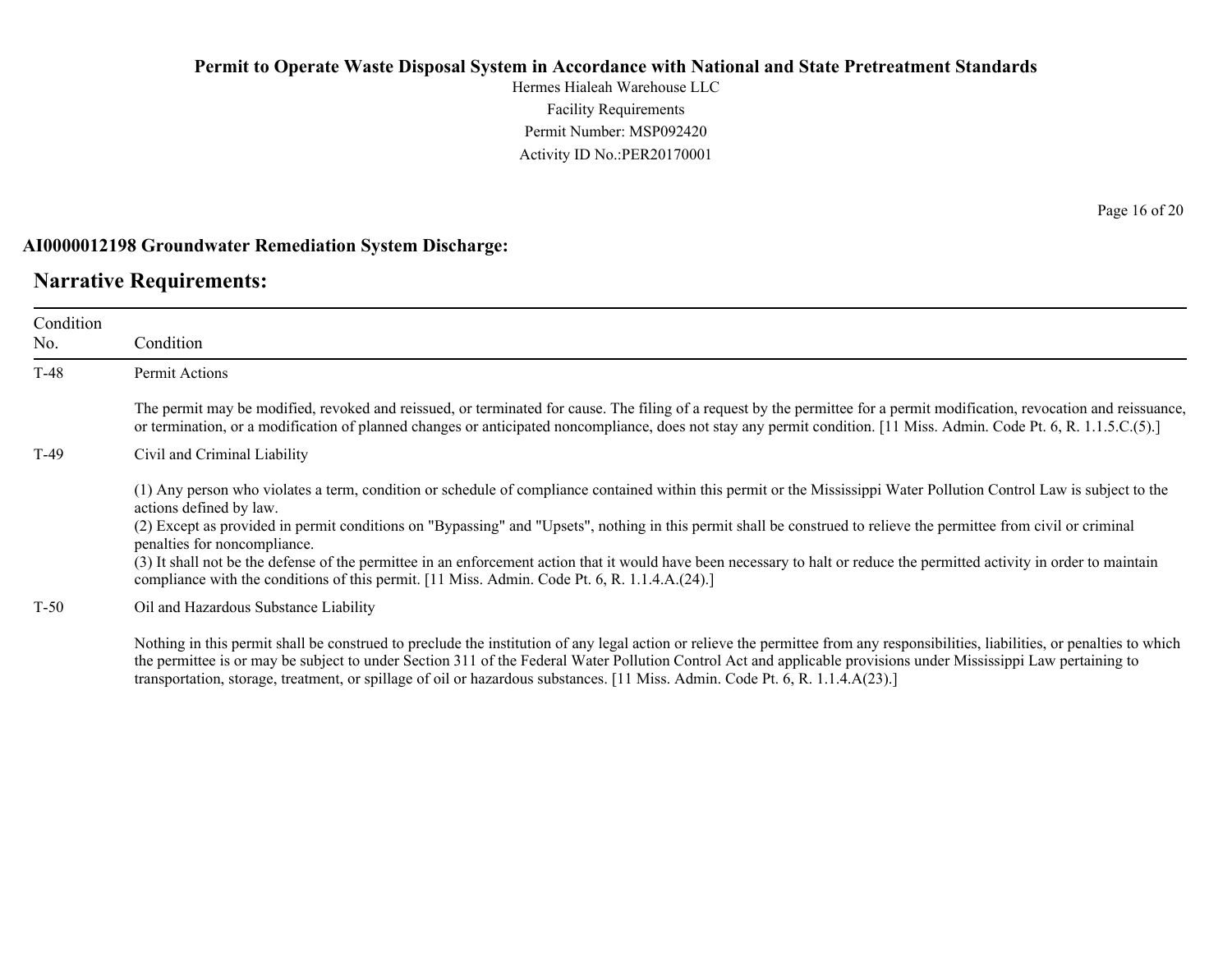Hermes Hialeah Warehouse LLC Facility Requirements Permit Number: MSP092420 Activity ID No.:PER20170001

#### **AI0000012198 Groundwater Remediation System Discharge:**

### **Narrative Requirements:**

Condition No. Condition T-51 Hazardous Waste Release(1) The permittee shall notify the Mississippi Department of Environmental Quality, the EPA Regional Waste Management Division Director, State hazardous waste authorities, and the POTW in writing of any discharge into the POTW of a substance, which, if otherwise disposed of, would be a hazardous waste under 40 CFR part 261. Such notification must include the name of the hazardous waste as set forth in 40 CFR part 261, the EPA hazardous waste number, and the type of discharge (continuous, batch, or other). If the Industrial User discharges more than 100 kilograms of such waste per calendar month to the POTW, the notification shall also contain the following information to the extent such information is known and readily available to the Industrial User: An identification of the hazardous constituents contained in the wastes, as estimation of the mass and concentration of such constituents in the wastestream discharged during that calendar month, and an estimation of the mass of constituents in the wastestream expected to be discharged during the following twelve months. All notifications must take place within 180 days of the effective date of this rule. Industrial users who commence discharging after the effective date of this rule shall provide the notification no later than 180 days after the discharge of the listed or characteristic hazardous waste. Any notification under this paragraph need be submitted only once. However, notifications of changed discharges must be submitted under 40 CFR 403.12(j). The notification requirement in this section does not apply to pollutants already reported under the self-monitoring requirements of 40 CFR 403.12(b), (d), and (e). T-52 Hazardous Waste Release (continued) (2) Dischargers are exempt from the requirements of paragraph (1) of the Hazardous Waste Release requirement during a calendar month in which they discharge no more than fifteen kilograms of hazardous wastes, unless the wastes are acute hazardous wastes as specified in 40 CFR 261.30(d) and 261.33(d). Discharge of more than fifteen kilograms of non-acute hazardous wastes in a calendar month, or of any quantity of acute hazardous wastes as specified in 40 CFR 261.30(d) and 261.33(e), requires a one-time notification. Subsequent months during which the Industrial User discharges more than such quantities of any hazardous waste do not require additional notification. (3) In the case of any new regulations under section 3001 of RCRA identifying additional characteristics of hazardous waste or listing any additional substance as a hazardous waste, the Industrial User must notify the POTW, the EPA Regional Waste Management Division Director, and State hazardous waste authorities of the discharge of such substance within 90 days of the effective date of such regulations. [40 CFR 403.12(p)] T-53 Hazardous Waste Release (continued) (4) In the case of any notification made under paragraph (1) of this section, the Industrial User shall certify that it has a program in place to reduce the volume and toxicity of hazardous wastes generated to the degree it has determined to be economically practical. [40 CFR 403.12(p)]

Page 17 of 20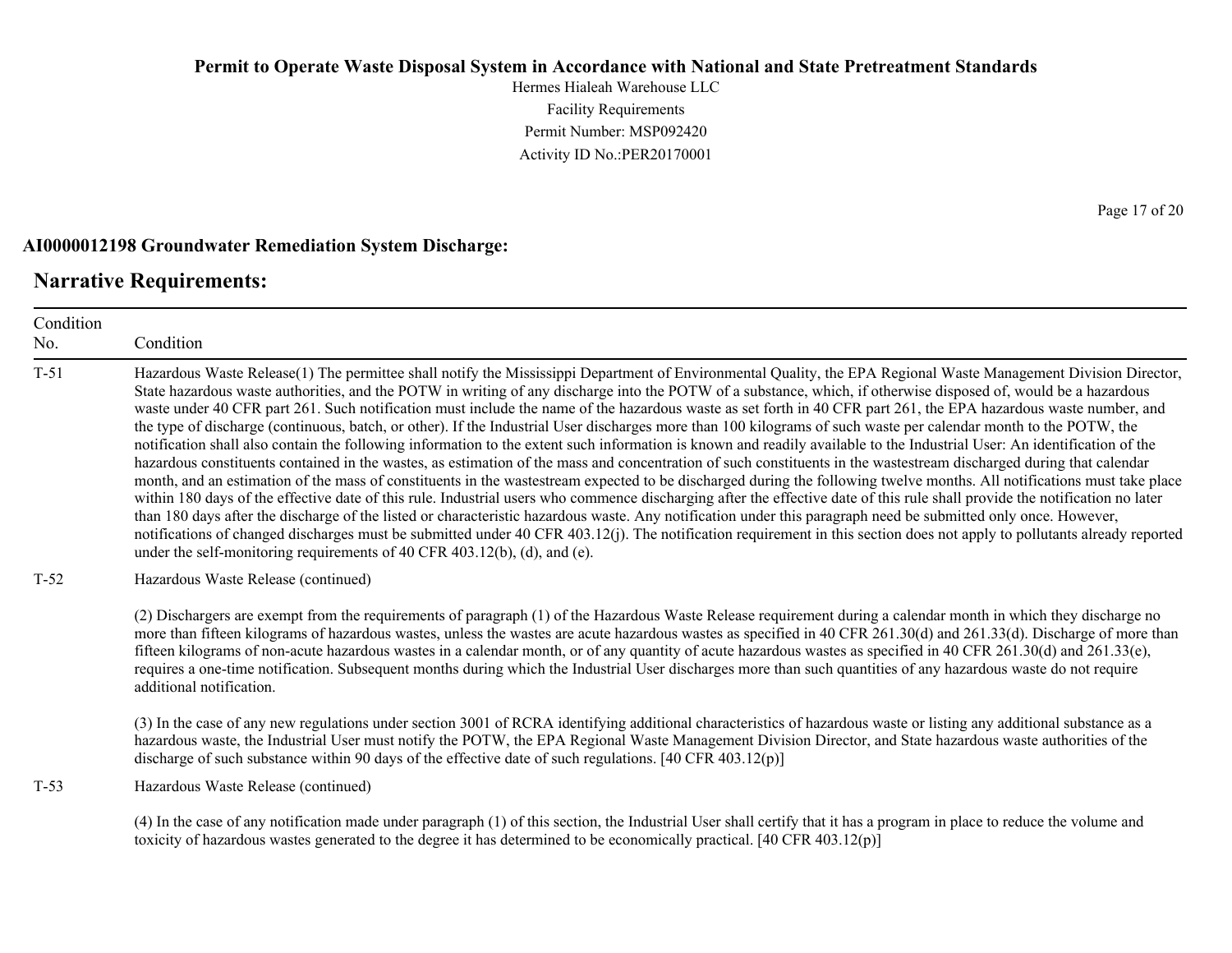Hermes Hialeah Warehouse LLC Facility Requirements Permit Number: MSP092420 Activity ID No.:PER20170001

#### **AI0000012198 Groundwater Remediation System Discharge:**

### **Narrative Requirements:**

Condition No. Condition T-54 Property Rights The issuance of this permit does not convey any property rights in either real or personal property, or any exclusive privileges, nor does it authorize any injury to private property or any invasion of personal rights, nor any infringement of Federal, State, or local laws or regulations. [11 Miss. Admin. Code Pt. 6, R. 1.1.5.E.] T-55 Severability The provisions of this permit are severable. If any provision of this permit, or the application of any provision of this permit to any circumstances, is challenged or held invalid, the validity of the remaining permit provisions and/or portions thereof or their application to other persons or sets of circumstances, shall not be affected thereby. [11 Miss. Admin. Code Pt. 6, R. 1.1.4.A(25).] T-56 Protection of Confidential Information (1) Pursuant to Miss. Code Ann. ' 49-17-39 and 40 CFR 123.41, the Permit Board shall make available to the public all information contained on any form and all public comments on such information. Effluent data and information concerning air or water quality shall also be made available to the public. Information that is determined by the Commission to be trade secrets shall not be disclosed to the public without prior consent of the source of such information. When a claim of confidentiality is made by a person in accordance with the provisions of Miss. Code Ann. ' 49-17-39, a recommendation on the questions of confidentiality shall be made by the Commission and forwarded to the Regional Administrator (or his/her designee) of EPA for his concurrence in such determination of confidentiality. [11 Miss. Admin. Code Pt. 6, R. 1.1.3.F.] T-57 Protection of Confidential Information- continued

(2) A copy of a State, UIC, or NPDES permit application, public notice, fact sheet, draft permit and other forms relating thereto, including written public comment and other reports, files and information relating to the application not classified as confidential information by the Commission pursuant to part (1) of this requirement, shall be available for public inspection and copying during normal business hours at the office of the Department in Jackson, Mississippi. [11 Miss. Admin. Code Pt. 6, R. 1.1.3.F.]

Page 18 of 20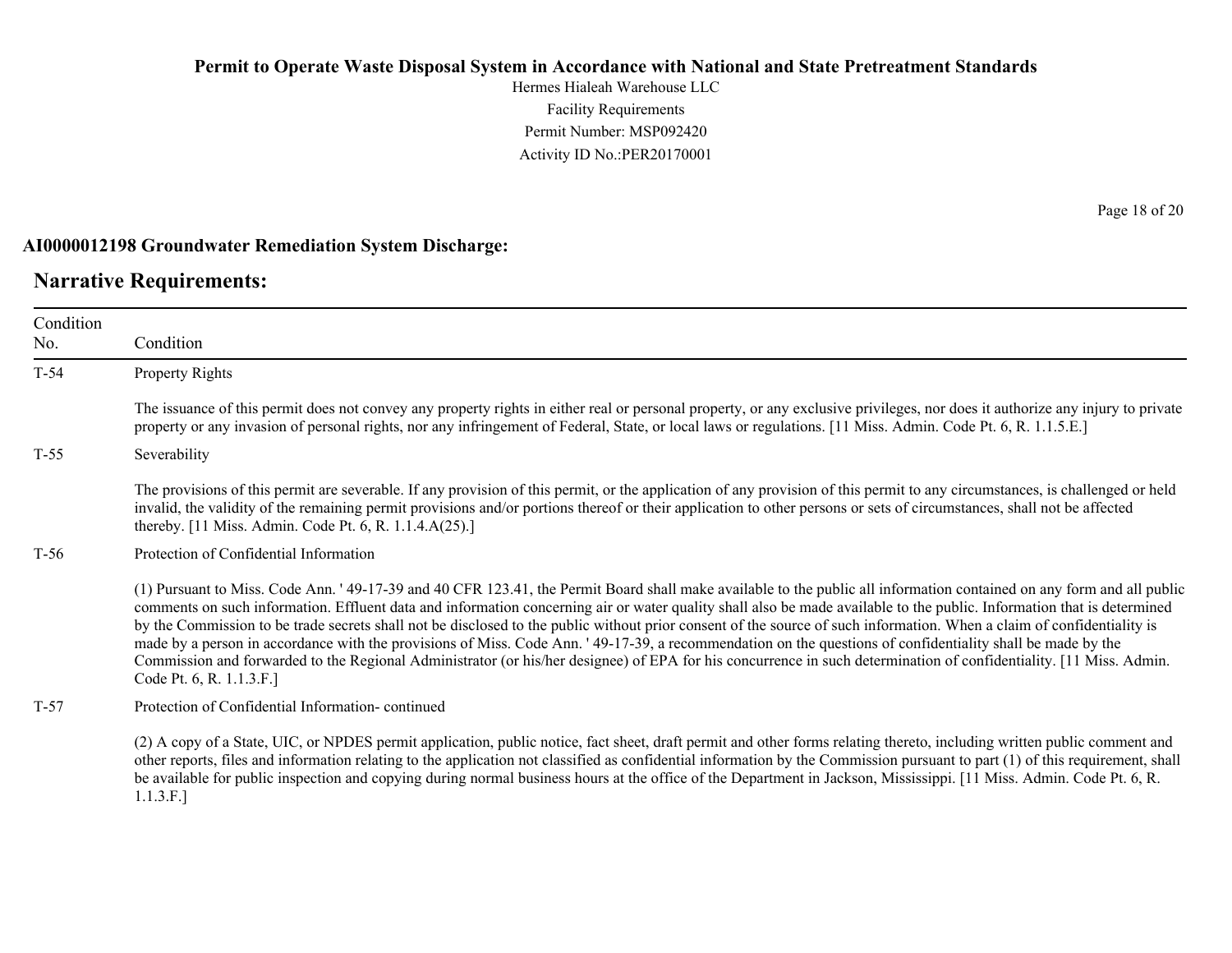Hermes Hialeah Warehouse LLC Facility Requirements Permit Number: MSP092420 Activity ID No.:PER20170001

#### **AI0000012198 Groundwater Remediation System Discharge:**

to waters of the State. [11 Miss. Admin. Code Pt. 6, R. 1.1.4.A(11).]

### **Narrative Requirements:**

Condition

No. Condition T-58 Protection of Confidential Information- continued (3) Upon determination by the Commission that information submitted by a permit applicant is entitled to protection against disclosure as trade secrets, the information shall be so labeled and otherwise handled as confidential. Copies of the information and a notice of the Commission's action shall be forwarded to the Regional Administrator (or his/her designee). In making its determination of entitlement to protection as a trade secret, the Commission shall follow the procedure set forth in Miss. Code Ann. ' 49-17-39. In the event the Commission denies the claim of confidentiality, the applicant shall have, upon notification thereof, the right to appeal the Commission's determination in the same manner provided for other orders of the Commission. No disclosure, except to EPA, shall be allowed until any appeal from the determination of the Commission is completed. [11 Miss. Admin. Code Pt. 6, R. 1.1.3.F.] T-59 Spill Prevention and Best Management Plans Any permittee which has above ground bulk storage capacity, of more than 1320 gallons or any single container with a capacity greater than 660 gallons, of materials and/or liquids (including but not limited to, all raw, finished and/or waste material) with chronic or acute potential for pollution impact on waters of the State and not subject to Mississippi Hazardous Waste Management Regulations or 40 CFR 112 (Oil Pollution Prevention) regulations shall provide secondary containment as found in 40 CFR 112 or equivalent protective measures such as trenches or waterways which would conduct any tank releases to a permitted treatment system or sufficient equalization or treatment capacity needed to prevent chronic/acute pollution impact. [11 Miss. Admin. Code Pt. 6, R. 1.1.4.A(12)(a).] T-60 Closure Requirements Should the permittee decide to permanently close and abandon the premises upon which it operates, it shall provide a Closure Plan to the Permit Board no later than 90 days prior to doing so. This Closure Plan shall address how and when all manufactured products, by-products, raw materials, stored chemicals, and solid and liquid waste and residues will be removed from the premises or permanently disposed of on site such that no potential environmental hazard to the waters of the State will be presented. Closure plan(s) submitted to and approved by Mississippi Department of Environmental Quality for compliance with other environmental regulations will

satisfy the closure requirements for those items specifically addressed in the closure plan(s) as long as the closure does not present a potential for environmental hazard

Page 19 of 20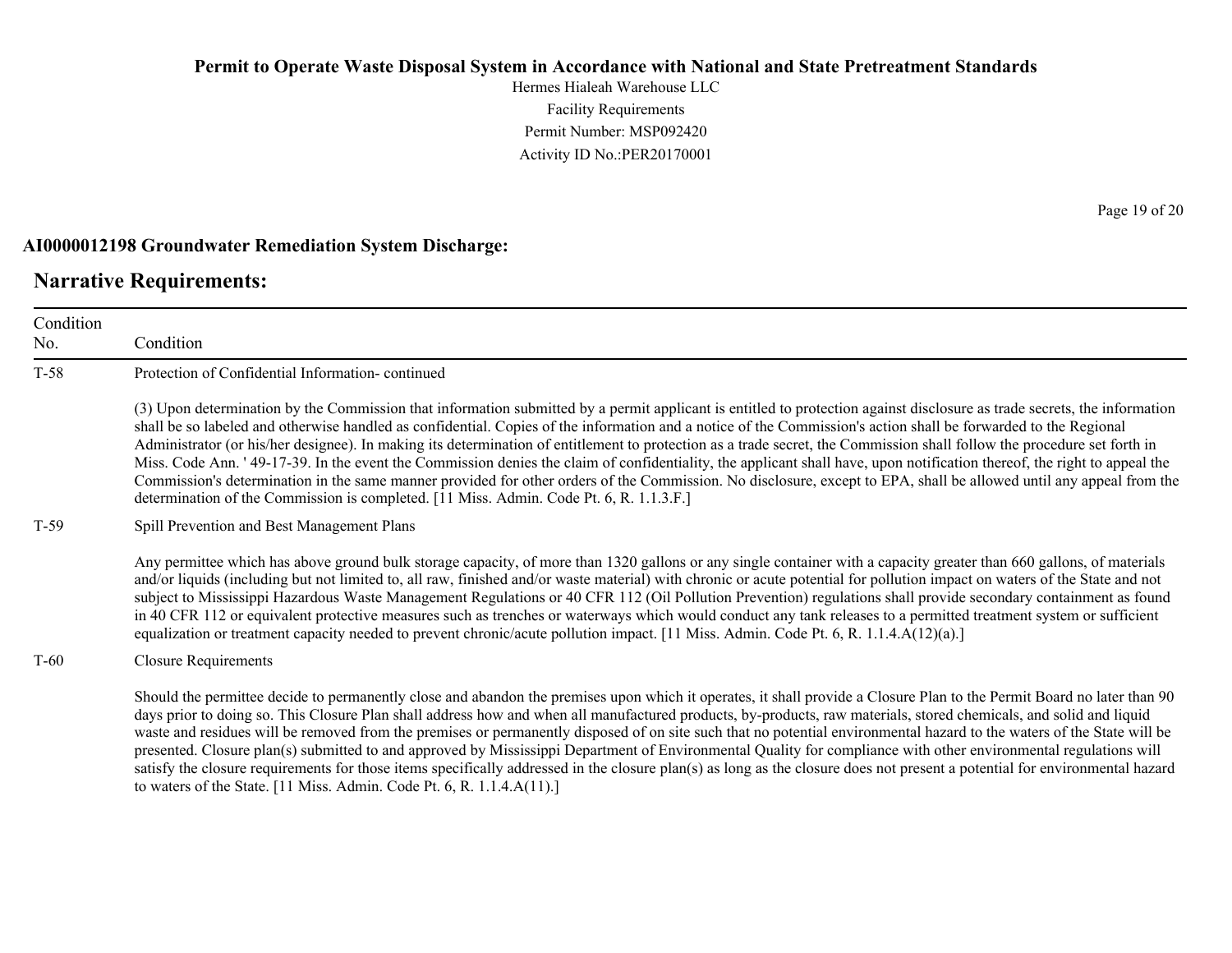Hermes Hialeah Warehouse LLC Facility Requirements Permit Number: MSP092420 Activity ID No.:PER20170001

#### **RPNT0000000001 (MSP092420-001) Outfall 001:**

### **Monitoring Requirements:**

| Condition<br>No. | Parameter | Condition                                                                                                                                                                                                                                             |
|------------------|-----------|-------------------------------------------------------------------------------------------------------------------------------------------------------------------------------------------------------------------------------------------------------|
| $M-1$            |           | Total BTEX shall be measured as the sum of benzene, ethylbenzene, toluene, and xylenes. EPA Method 8260B or an<br>equivalent method shall be used for the measurement of benzene, ethylbenzene, and toluene. [11 Miss. Admin. Code Pt. 6.]<br>Ch. 1.1 |

# **Submittal/Action Requirements:**

| Condition<br>No. | Condition                                                                                                                                                                                                                                                                                                                                            |
|------------------|------------------------------------------------------------------------------------------------------------------------------------------------------------------------------------------------------------------------------------------------------------------------------------------------------------------------------------------------------|
| $S-1$            | The Permittee shall submit analytical results on a monthly Discharge Monitoring Report (DMR): Due monthly, by the 28th of the subsequent month. [11 Miss. Admin.<br>Code Pt. 6, R. $1.14.A(15)c$                                                                                                                                                     |
| $S-2$            | After permit issuance and within 180 days of commencing discharge, the permittee shall submit to MDEQ a complete Pretreatment Permit Application (Form 2P).<br>Based upon results of actual sampling, the permit may be reopened to address additional limits or requirements as deemed necessary. [11 Miss. Admin. Code Pt. 6, R.<br>$1.1.4.A(4)$ ] |

Page 20 of 20